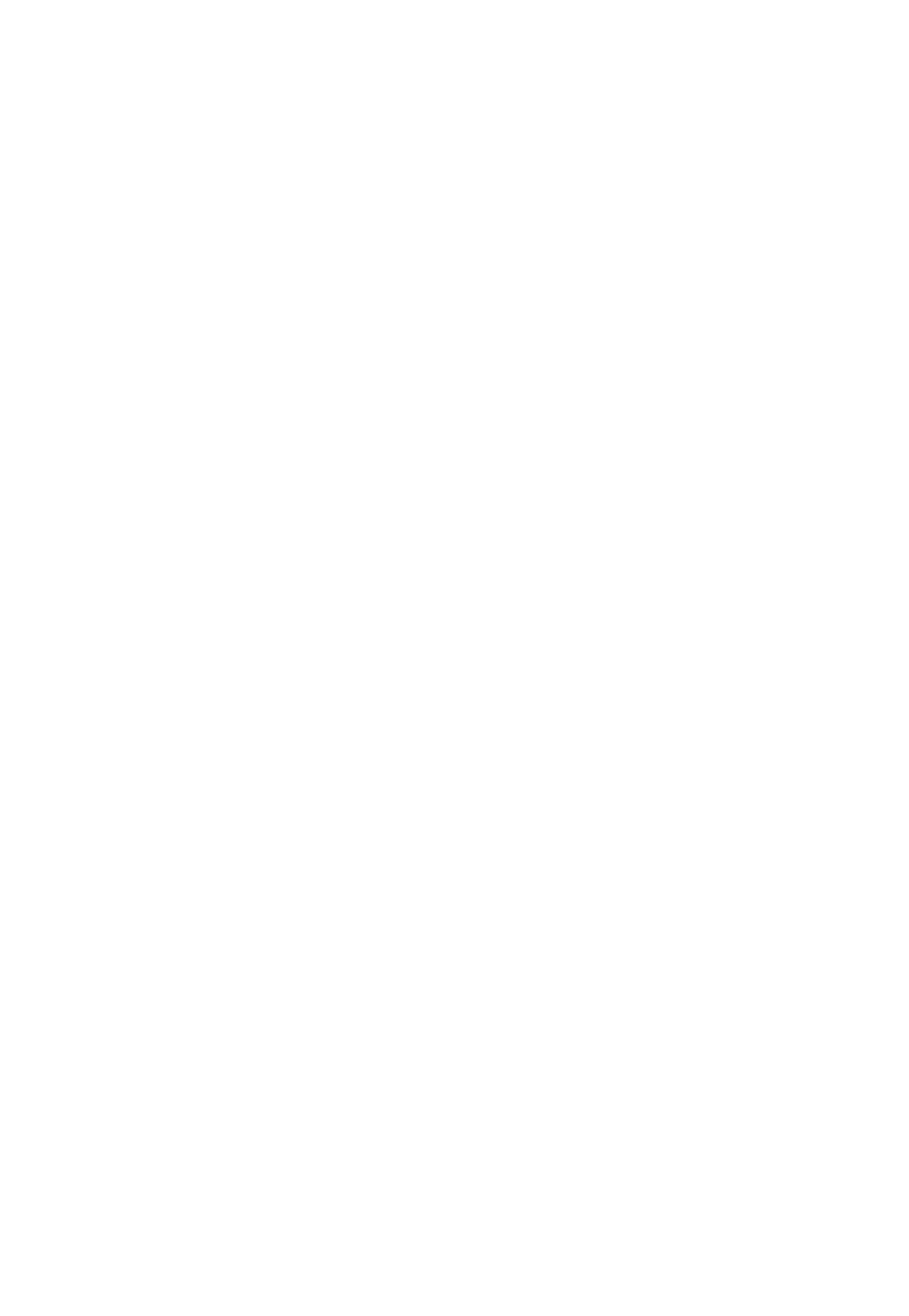**Program Overview**

# **Program Overview**

## Friday, 10 September 2021 **CEST 15:00 - 21:20**

| <b>Main Hall</b> |                                                                                                          |                 | <b>Parallel Hall</b>                                                                          |  |
|------------------|----------------------------------------------------------------------------------------------------------|-----------------|-----------------------------------------------------------------------------------------------|--|
| $15:00 - 16:00$  | <b>Opening of the Congress &amp; Hakim Lecture</b>                                                       |                 |                                                                                               |  |
| $16:00 - 16:10$  | <b>Break</b>                                                                                             |                 |                                                                                               |  |
| $16:10 - 17:20$  | <b>Young Investigators Awards</b><br><b>Oral Presentations</b>                                           |                 |                                                                                               |  |
| $17:20 - 17:50$  | <b>Industry Sponsored Seminar</b>                                                                        |                 |                                                                                               |  |
| $17:50 - 19:00$  | <b>Experimental</b><br><b>Hydrocephalus</b><br><b>Invited Lecture &amp; Oral</b><br><b>Presentations</b> | $17:50 - 19:00$ | <b>Technical Advances in</b><br><b>Treatment and Diagnostics</b><br><b>Oral Presentations</b> |  |
| $19:00 - 19:10$  | <b>Break</b>                                                                                             |                 |                                                                                               |  |
| $19:10 - 20:10$  | <b>Hydrocephalus Society S &amp;</b><br><b>EANS Joint Session - Chiari</b><br><b>Round Table</b>         | $19:30 - 20:10$ | <b>Technical Advances in</b><br><b>Treatment and Diagnostics</b><br><b>Oral Presentations</b> |  |
| $20:10 - 20:20$  | <b>Break</b>                                                                                             |                 |                                                                                               |  |
| $20:20 - 21:20$  | <b>Adult Hydrocephalus Oral</b><br><b>Presentations</b>                                                  | $20:20 - 21:20$ | <b>Adult Hydrocephalus Oral</b><br><b>Presentations</b>                                       |  |

## Saturday, 11 September 2021 **CEST 06:00 - 12:10**

|                 | <b>Main Hall</b>                                                                                                               | <b>Parallel Hall</b> |  |
|-----------------|--------------------------------------------------------------------------------------------------------------------------------|----------------------|--|
| $06:00 - 07:00$ | Neuroradiology -<br><b>Invited Lecture &amp; Young</b><br><b>Investigators Awards Oral</b><br><b>Presentations</b>             |                      |  |
| $07:00 - 07:10$ | <b>Break</b>                                                                                                                   |                      |  |
| $07:10 - 08:10$ | <b>Adult Hydrocephalus -</b><br><b>Invited Lecture &amp; Young</b><br><b>Investigators Awards Oral</b><br><b>Presentations</b> |                      |  |
| $08:10 - 08:20$ | <b>Break</b>                                                                                                                   |                      |  |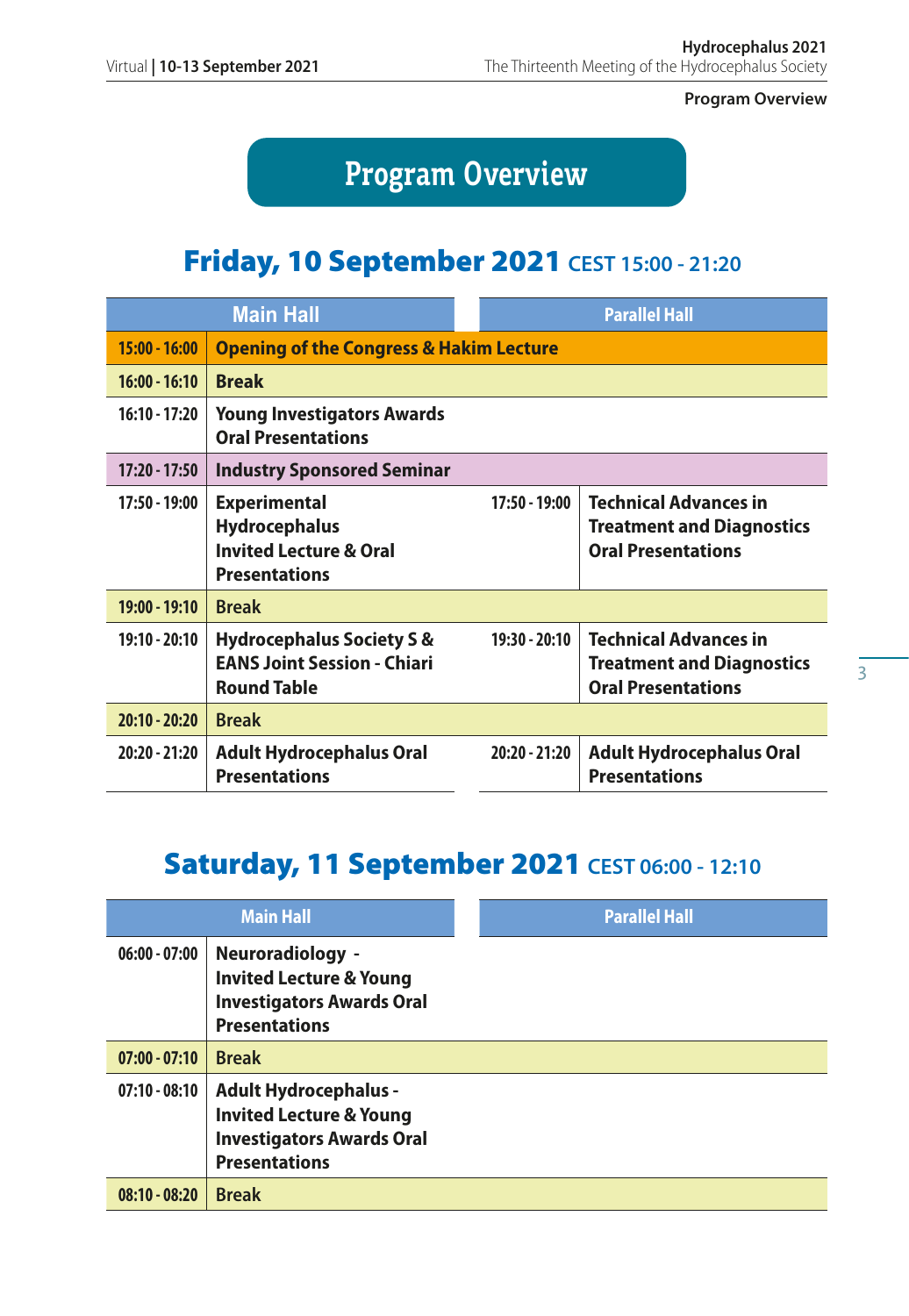#### **Program Overview**

| $08:20 - 09:20$ | <b>Intracranial Pressure</b><br><b>Invited Lectures &amp; Oral</b><br><b>Presentations</b> | $08:40 - 09:20$ | <b>Adult Hydrocephalus Oral</b><br><b>Presentations</b> |
|-----------------|--------------------------------------------------------------------------------------------|-----------------|---------------------------------------------------------|
| $09:20 - 09:50$ | <b>Industry Sponsored Seminar</b>                                                          |                 |                                                         |
| $09:50 - 11:00$ | <b>Young Scientists Session</b>                                                            | $10:10 - 11:00$ | <b>Adult Hydrocephalus Oral</b><br><b>Presentations</b> |
| $11:00 - 11:10$ | <b>Break</b>                                                                               |                 |                                                         |
| $11:10 - 12:10$ | <b>Intracranial Pressure Oral</b><br><b>Presentations</b>                                  | $11:10 - 12:20$ | <b>Adult Hydrocephalus Oral</b><br><b>Presentations</b> |

## Sunday, 12 September 2021 **CEST 15:00 - 20:30**

| <b>Main Hall</b> |                                                                                         |  | <b>Parallel Hall</b> |                                                         |
|------------------|-----------------------------------------------------------------------------------------|--|----------------------|---------------------------------------------------------|
| 15:00 - 15:30    | <b>Keynote Lecture - Adult</b><br><b>Hydrocephalus - Genetics</b>                       |  |                      |                                                         |
| $15:30 - 16:00$  | <b>Hydrocephalus Society Annual General Meeting</b>                                     |  |                      |                                                         |
| $16:00 - 17:00$  | <b>Industry Sponsored Seminar</b>                                                       |  |                      |                                                         |
| $17:00 - 18:00$  | <b>Young Investigators Awards</b><br><b>Oral Presentations</b>                          |  |                      |                                                         |
| $18:00 - 18:10$  | <b>Break</b>                                                                            |  |                      |                                                         |
| $18:10 - 19:10$  | <b>Adult Hydrocephalus</b><br><b>Invited Lecture &amp; Oral</b><br><b>Presentations</b> |  | 18:30 - 19:10        | <b>Adult Hydrocephalus Oral</b><br><b>Presentations</b> |
| 19:10 - 19:20    | <b>Break</b>                                                                            |  |                      |                                                         |
| 19:20 - 20:30    | <b>CSF Dynamics Round Table</b>                                                         |  | 19:40 - 20:30        | <b>Meet the Expert</b>                                  |

## Monday, 13 September 2021 **CSET 06:00 - 12:50**

| <b>Main Hall</b> |                                                                                                                   | <b>Parallel Hall</b> |                                                         |
|------------------|-------------------------------------------------------------------------------------------------------------------|----------------------|---------------------------------------------------------|
| 06:0007:00       | <b>Meet the Experts - Technical</b><br><b>Advances in Treatment</b><br>and Diagnostics Invited<br><b>Lectures</b> | 06:20 07:00          | <b>Adult Hydrocephalus Oral</b><br><b>Presentations</b> |
| $07:00 - 07:10$  | <b>Break</b>                                                                                                      |                      |                                                         |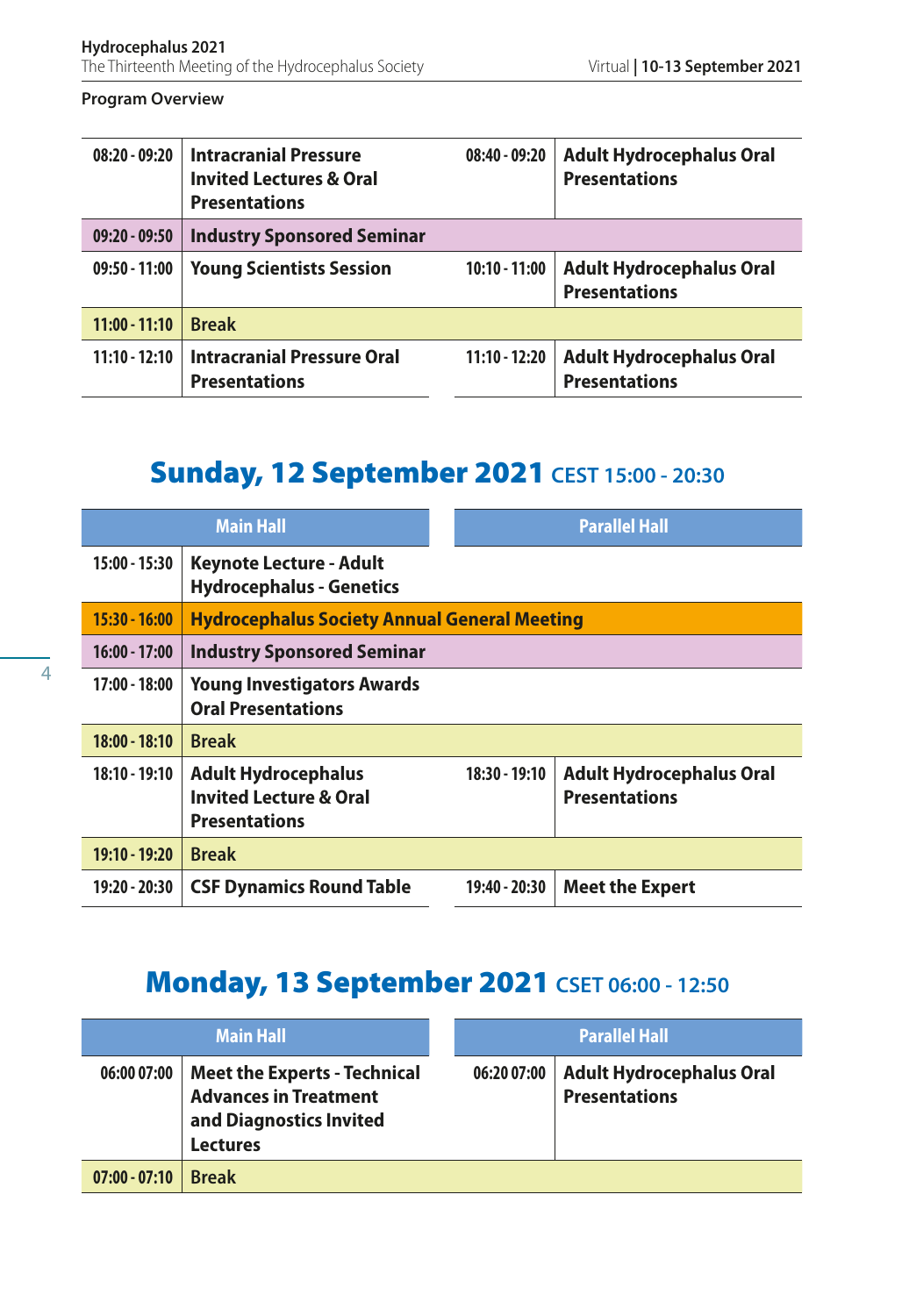#### **Program Overview**

| $07:10 - 08:20$ | <b>Invited Lecture &amp;</b><br><b>Hydrocephalus Society</b><br>- Movement Disorders<br><b>Society Joint Session</b>   | $07:30 - 08:10$ | <b>Adult Hydrocephalus Oral</b><br><b>Presentations</b> |
|-----------------|------------------------------------------------------------------------------------------------------------------------|-----------------|---------------------------------------------------------|
| $08:20 - 08:40$ | Break 20'                                                                                                              |                 |                                                         |
| $08:40 - 09:40$ | <b>E-poster Session</b>                                                                                                |                 |                                                         |
| $09:40 - 10:40$ | <b>Congenital &amp; Pediatric</b><br><b>Hydrocephalus</b><br><b>Invited Lecture &amp; Oral</b><br><b>Presentations</b> |                 |                                                         |
| $10:40 - 10:50$ | <b>Break</b>                                                                                                           |                 |                                                         |
| 10:50 - 12:00   | <b>Adult Hydrocephalus</b><br>& Neuroradiology<br><b>Invited Lecture &amp; Oral</b><br><b>Presentations</b>            |                 |                                                         |
| $12:10 - 12:50$ | <b>Marmarou Lecture - Closing</b><br>of the Meeting - Young<br><b>Investigators Awards</b><br><b>Announcement</b>      |                 |                                                         |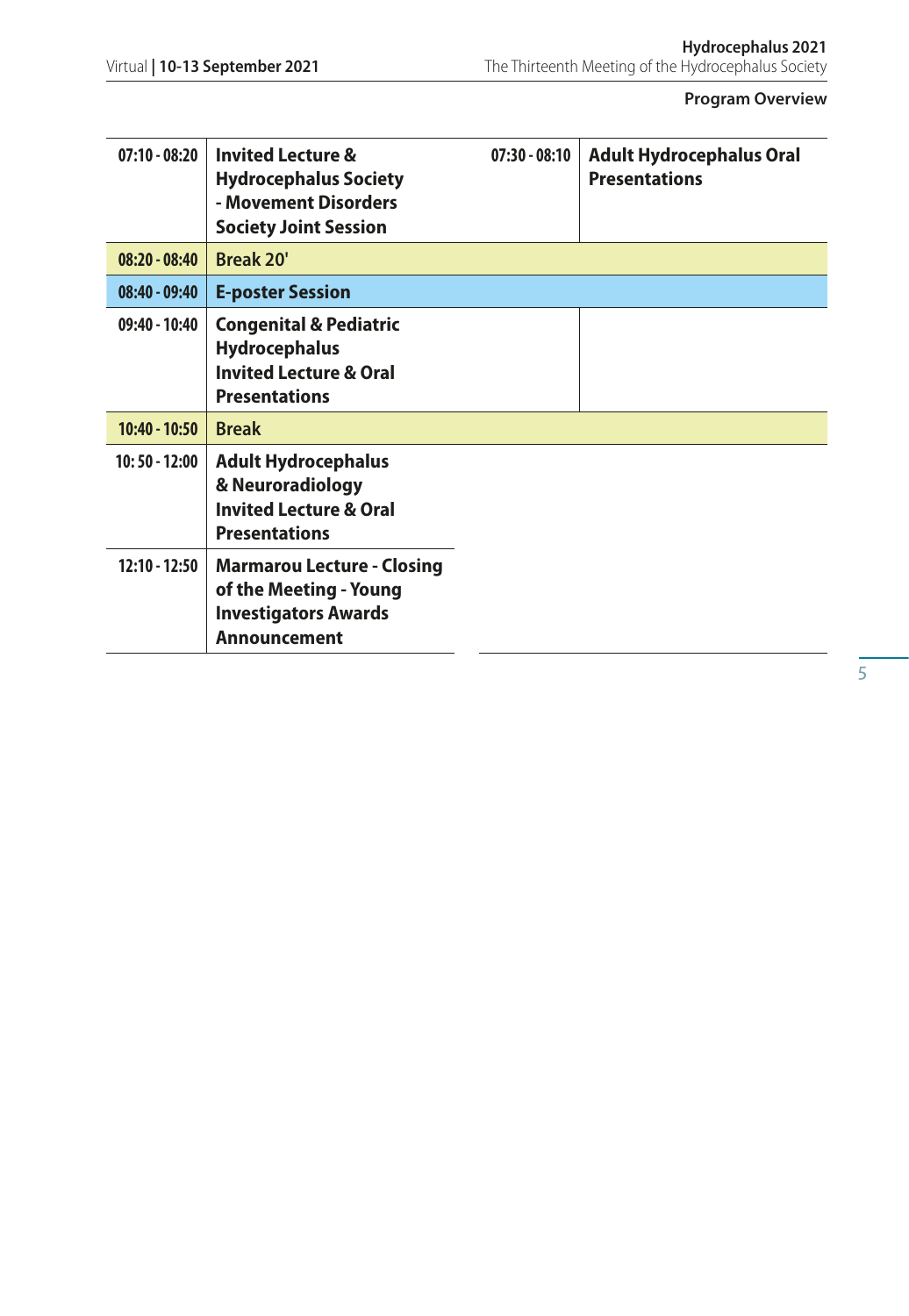# **Detailed Program**

## Friday, 10 September 2021 **CEST 15:00 - 21:20**

|                 | <b>Main Hall</b>                                                                                                                                                         |
|-----------------|--------------------------------------------------------------------------------------------------------------------------------------------------------------------------|
| $15:00 - 16:00$ | <b>Session 1: Opening of the</b><br><b>Congress &amp; Hakim Lecture</b><br><b>Chair: Mark Hamilton</b>                                                                   |
| $15:00 - 15:15$ | <b>President's Welcome</b><br><b>Address</b><br><b>Mark Hamilton</b>                                                                                                     |
| $15:15 - 16:00$ | <b>Hakim Lecture: Revisit</b><br>of surgically treatable<br>dementia<br><b>Etsuro Mori &amp; Masatsune</b><br><b>Ishikawa</b>                                            |
| $16:00 - 16:10$ | <b>Break</b>                                                                                                                                                             |
| $16:10 - 17:20$ | <b>Session 2: Young</b><br><b>Investigators Awards Oral</b><br><b>Presentations</b><br><b>Chairs: Mats Tullberg, Giorgio</b><br>Palandri                                 |
| $16:10 - 16:20$ | <b>CHANGE IN CSF</b><br><b>POCKET SIZE AFTER</b><br><b>SHUNT PLACEMENT IN</b><br><b>NORMAL PRESSURE</b><br><b>HYDROCEPHALUS</b><br><b>Emanuele Camerucci</b>             |
| $16:20 - 16:30$ | A MULTIVARIATE ANALYSIS<br><b>OF 82 CONSECUTIVE</b><br><b>PATIENTS SHUNTED</b><br><b>FOR IDIOPATHIC</b><br><b>NORMAL PRESSURE</b><br><b>HYDROCEPHALUS</b><br>Amit Persad |
| $16:30 - 16:40$ | <b>ESTABLISHMENT OF AGE</b><br><b>AND GENDER SPECIFIC</b><br><b>NORMAL CEREBRAL</b><br><b>VENTRICLE VOLUMES</b><br><b>Harrison Snyder</b>                                |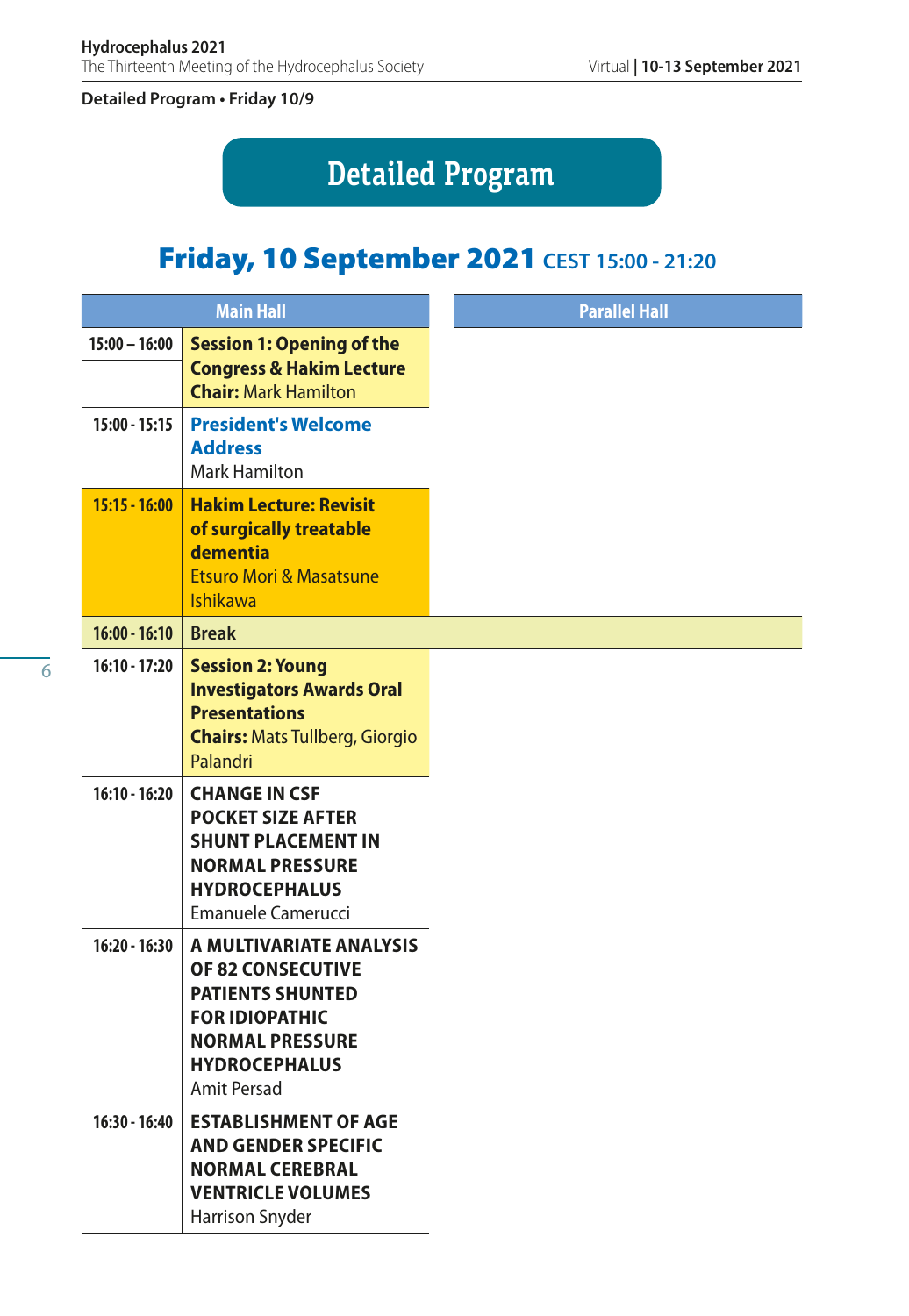| $16:40 - 16:50$ | THE EFFECT OF A1/A2<br><b>REACTIVE ASTROCYTE</b><br><b>EXPRESSION ON</b><br><b>HYDROCEPHALUS SHUNT</b><br><b>FAILURE</b><br>Fatemeh Khodadaei                                                          |
|-----------------|--------------------------------------------------------------------------------------------------------------------------------------------------------------------------------------------------------|
| $16:50 - 17:00$ | IN VIVO EVALUATION<br><b>OF MAGNETIC</b><br><b>MICROACTUATOR-</b><br><b>EMBEDDED SELF-</b><br><b>CLEARING CATHETER</b><br><b>FOR INTRAVENTRICULAR</b><br><b>HEMORRHAGE TREATMENT</b><br>Angel Enriquez |
| $17:00 - 17:10$ | <b>VENTRICULAR ZONE</b><br><b>RESPONSE TO BLOOD</b><br><b>EXPOSURE AT VARIOUS</b><br><b>TIME POINTS</b><br>Mira Zaranek                                                                                |
| $17:10 - 17:20$ | <b>INITIAL EXPERIENCES</b><br>WITH MIETHKE M.BLUE®<br><b>VALVE IN INPH PATIENTS</b><br>Petr Skalicky                                                                                                   |
| 17:20-17:50     | <b>Industry Sponsored</b><br><b>Seminar</b>                                                                                                                                                            |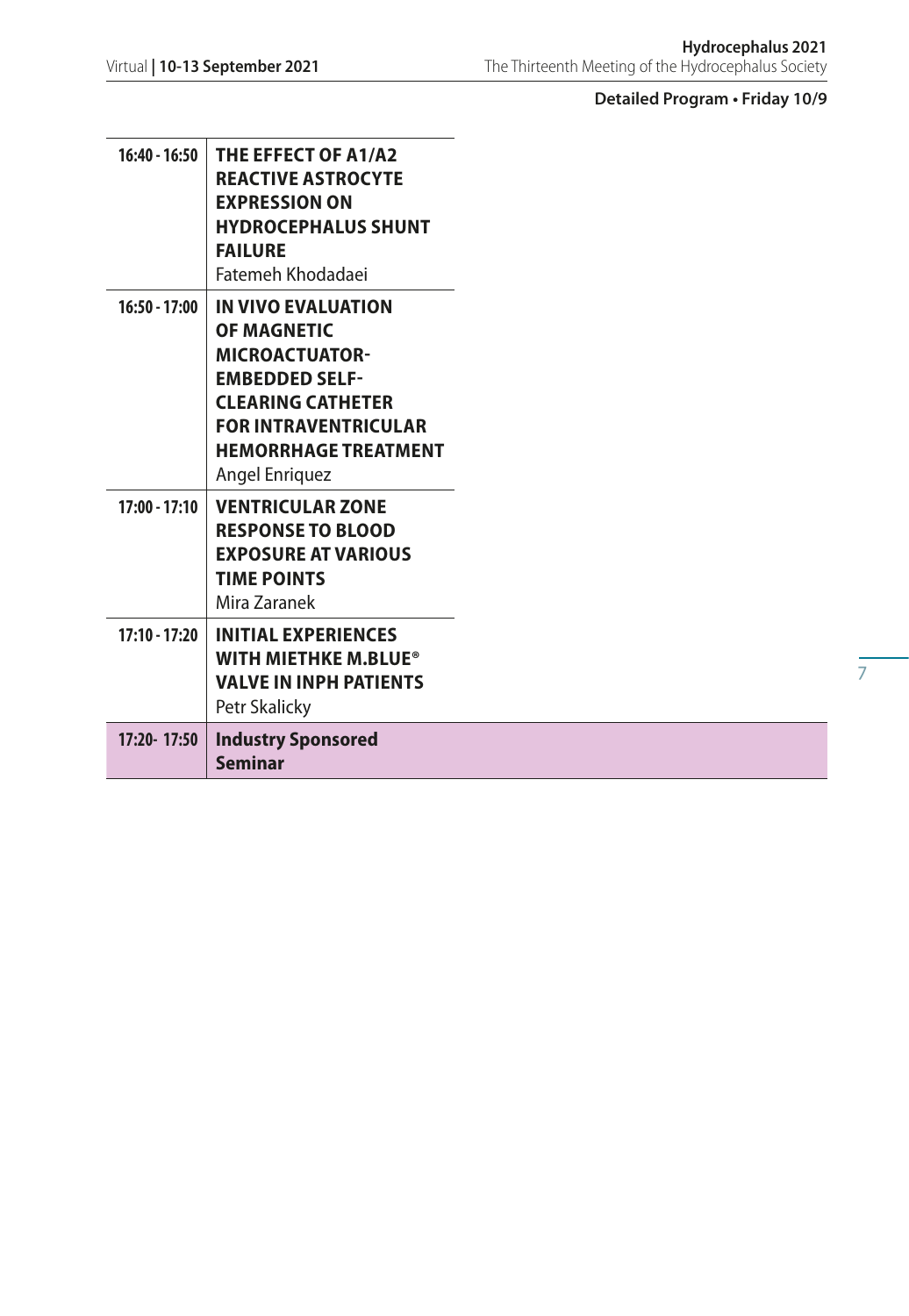| 17:50 - 19:00   | <b>Session 3 - Experimental</b><br><b>Hydrocephalus</b><br><b>Invited Lecture &amp; Oral</b><br><b>Presentations</b><br><b>Chairs: Carolyn Harris, Pat</b><br><b>McAllister</b>                                                | 17:50 - 19:00 | <b>Session 4 - Technical</b><br><b>Advances in Treatment</b><br>and Diagnostics Oral<br><b>Presentations</b><br><b>Chairs: Nana Mac Aulay, Eric</b><br><b>Schmidt</b>                                                                                    |
|-----------------|--------------------------------------------------------------------------------------------------------------------------------------------------------------------------------------------------------------------------------|---------------|----------------------------------------------------------------------------------------------------------------------------------------------------------------------------------------------------------------------------------------------------------|
| $17:50 - 18:10$ | <b>CSF CIRCULATION - FROM</b><br><b>EARTH TO THE MOON (AND</b><br><b>BACK</b> )<br><b>Hans Ludwig</b>                                                                                                                          |               |                                                                                                                                                                                                                                                          |
| 18:10 - 18:20   | IN VITRO INVESTIGATION<br><b>OF THE INFLUENCE</b><br>OF CERVICAL SPINAL<br><b>CANAL STENOSIS ON CSF</b><br><b>HYDRODYNAMICS</b><br>Anne Benninghaus                                                                            | 18:10 - 18:20 | <b>MANUAL PUMPING OF</b><br>A HYDROCEPHALUS<br><b>SHUNT: NONSENSE</b><br><b>OR A WORTHWHILE</b><br><b>DIAGNOSTIC TOOL?</b><br><b>TECHNICAL NOTE OF</b><br><b>NON-INVASIVE SHUNT-</b><br><b>TESTING WITH VIDEO</b><br><b>DEMONSTRATIONS</b><br>Uwe Kehler |
| 18:20 - 18:30   | NEUROINFLAMMATION,<br><b>WHITE MATTER AND</b><br><b>SUBVENTRICULAR</b><br><b>ZONE ALTERATIONS IN</b><br><b>JUVENILE PIGS WITH</b><br><b>HYDROCEPHALUS</b><br>Maria Garcia Bonilla                                              | 18:20 - 18:30 | A NOVEL GUIDING TOOL<br><b>FOR LUMBAR PUNCTURE</b><br><b>WITH THE PARAMEDIAN</b><br><b>APPROACH</b><br>Chihiro Akiba                                                                                                                                     |
| 18:30 - 18:40   | <b>CHOROID PLEXUS-ON-A-</b><br><b>CHIP: A MICROFLUIDIC</b><br><b>IN VITRO MODEL TO</b><br><b>STUDY THE EFFECT OF</b><br><b>INFLAMMATION ON THE</b><br><b>BLOOD-CEREBROSPINAL</b><br><b>FLUID BARRIER</b><br>Prashant Hariharan | 18:30 - 18:40 | THE FIRST CASE OF<br><b>COMMUNICATING</b><br><b>HYDROCEPHALUS TREATED</b><br><b>WITH AN ENDOVASCULAR</b><br><b>CEREBROSPINAL FLUID</b><br><b>SHUNT</b><br><b>Adel Malek</b>                                                                              |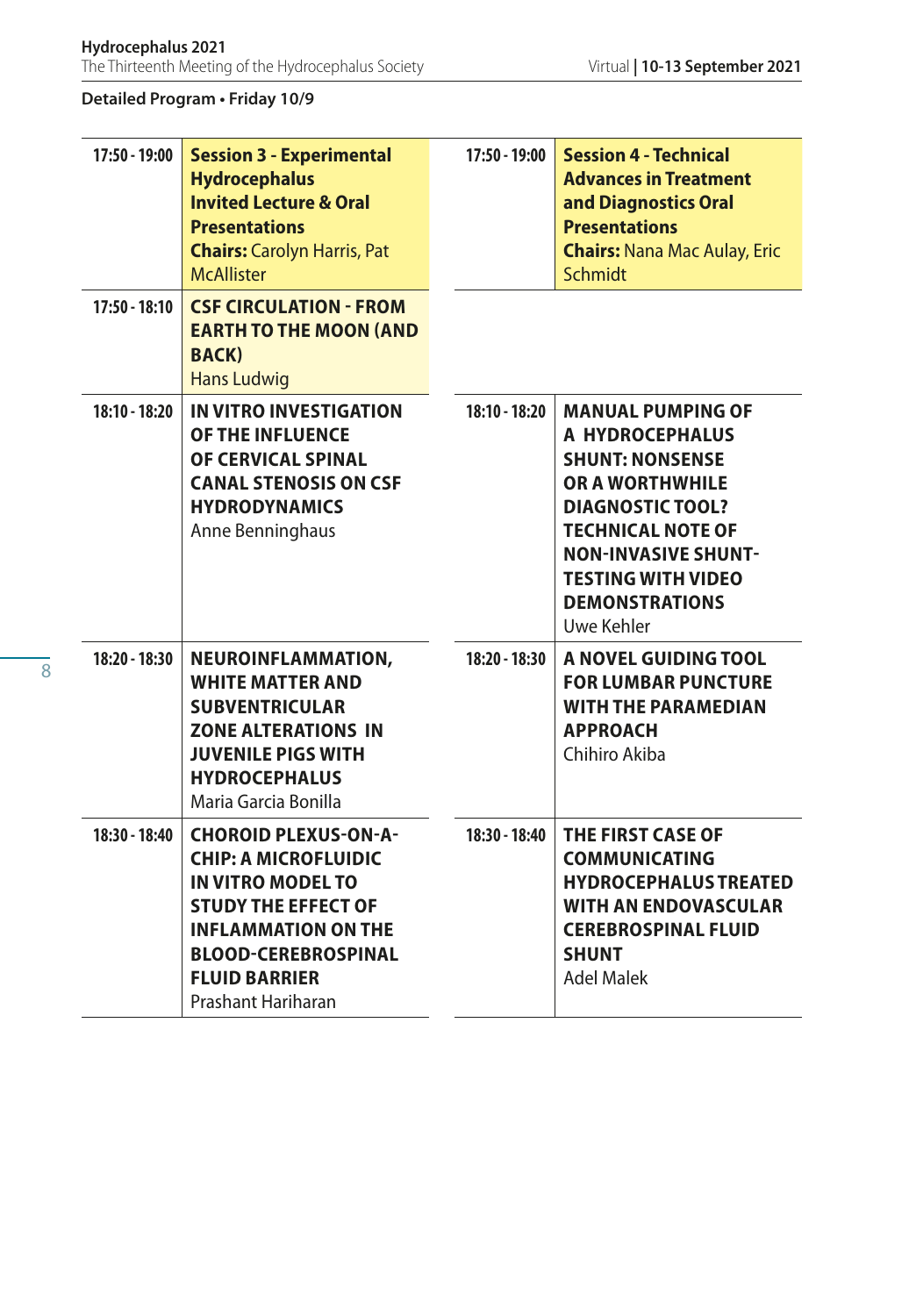| 18:40 - 18:50   | <b>ADAM 10-DEPENDENT</b><br><b>CLEAVAGE OF CEREBRAL</b><br><b>CADHERIN JUNCTIONS,</b><br><b>INDUCE VENTRICULAR</b><br><b>ZONE DISRUPTION,</b><br><b>VESSEL IMPAIRMENTS,</b><br>AND HYDROCEPHALUS.<br>A UNIFIED MECHANISM<br><b>THAT MIMICS THE</b><br><b>PATHOPHYSIOLOGY</b><br>OF ACQUIRED<br><b>HYDROCEPHALUS</b><br>Leandro Castaneyra Ruiz | 18:40 - 18:50 | <b>INTRACRANIAL CEREBRO-</b><br><b>SPINAL FLUID (CSF)</b><br><b>DIVERSION FROM 4TH</b><br><b>VENTRICLE TO CISTERNA</b><br>MAGNA.<br>Pradnya Patkar                     |
|-----------------|------------------------------------------------------------------------------------------------------------------------------------------------------------------------------------------------------------------------------------------------------------------------------------------------------------------------------------------------|---------------|------------------------------------------------------------------------------------------------------------------------------------------------------------------------|
| $18:50 - 19:00$ | <b>SQUIRE: A NOVEL MULTI-</b><br><b>DYE IN VIVO SYSTEM</b><br><b>FOR TESTING REAL-TIME</b><br><b>NEUROINFLAMMATION</b><br><b>DURING SHUNTING</b><br>Jeffrey Horbatiuk                                                                                                                                                                          | 18:50 - 19:00 | <b>TREATMENT OF</b><br><b>HYDROCEPHALUS WITH</b><br><b>GIT 27 TO INHIBIT IL-1B</b><br><b>ASTROCYTE ACTIVATION</b><br>Mira Zaranek                                      |
| $19:00 - 19:10$ | <b>Break</b>                                                                                                                                                                                                                                                                                                                                   |               |                                                                                                                                                                        |
| $19:10 - 20:10$ | <b>Session 5 - Hydrocephalus</b><br><b>Society S &amp; EANS Joint</b><br><b>Session - Chiari Round</b><br><b>Table</b><br><b>Chairs: Uwe Kehler, Mansoor</b><br>Foroughi, Giorgio Palandri                                                                                                                                                     | 19:30 - 20:00 | <b>Session 6 - Technical</b><br><b>Advances in Treatment</b><br>and Diagnostics Oral<br><b>Presentations</b><br><b>Chairs: Hans Ludwig, Anne</b><br><b>Benninghaus</b> |
| $19:10 - 20:00$ | <b>CHIARI 1 MALFORMATION</b><br><b>IN ADULTS - KEY</b><br><b>PRINCIPLES, TIPS AND</b><br><b>CONTROVERSIES</b><br>Mansoor Foroughi, Andrew<br><b>Brodbelt, Marcus Stoodley</b>                                                                                                                                                                  | 19:30 - 19:40 | <b>MACHINE LEARNING-</b><br><b>BASED ENHANCEMENT OF</b><br>THE LUMBAR INFUSION<br><b>TEST OUTCOME OF SHUNT-</b><br><b>RESPONSIVENESS</b><br>Petr Skalicky              |
|                 |                                                                                                                                                                                                                                                                                                                                                | 19:40 - 19:50 | <b>VENTRICULOPERITONEAL</b><br><b>SHUNT MALFUNCTION: A</b><br><b>SIMPLE METHOD TO SOLVE</b><br>A COMPLICATED PROBLEM<br>Morgan Broggi                                  |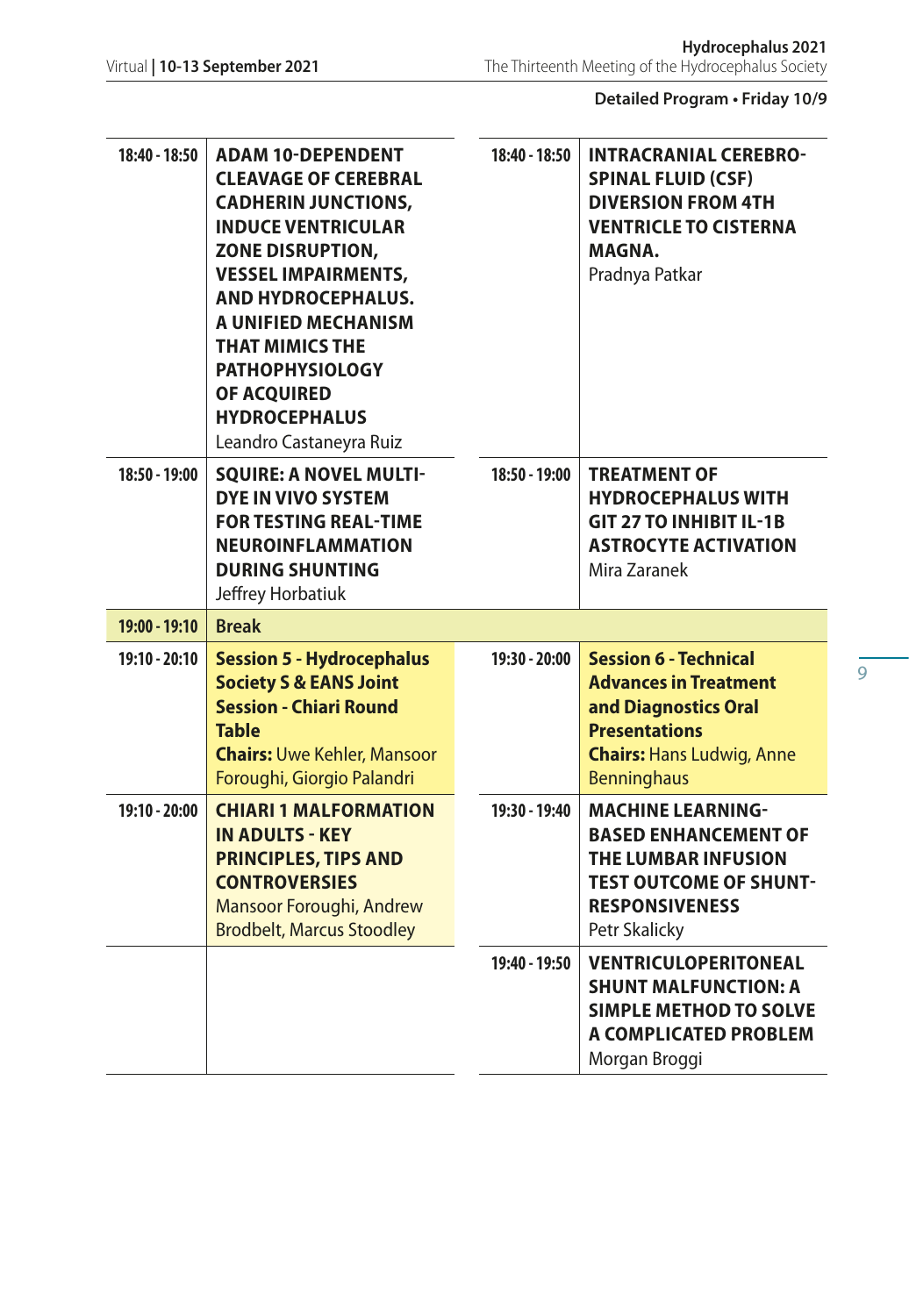|                 |                                                                                                                                                                                     | 19:50 - 20:00   | <b>REVERT - AN EU PROJECT</b><br><b>TO ESTABLISH A</b><br><b>CLINICAL NETWORK FOR</b><br><b>TRANSFORMING THE</b><br><b>CURRENT MANAGEMENT</b><br>OF NPH IN THE UK AND<br><b>FRANCE</b><br>Peter Smielewski         |
|-----------------|-------------------------------------------------------------------------------------------------------------------------------------------------------------------------------------|-----------------|--------------------------------------------------------------------------------------------------------------------------------------------------------------------------------------------------------------------|
| $20:00 - 20:10$ | <b>DISCUSSION</b>                                                                                                                                                                   |                 |                                                                                                                                                                                                                    |
| $20:10 - 20:20$ | <b>Break</b>                                                                                                                                                                        |                 |                                                                                                                                                                                                                    |
| $20:20 - 21:20$ | <b>Session 7 - Adult</b><br><b>Hydrocephalus Oral</b><br><b>Presentations</b><br><b>Chairs: Hazel Jones, John</b><br>Pickard                                                        | $20:20 - 21:20$ | <b>Session 8 - Adult</b><br><b>Hydrocephalus Oral</b><br><b>Presentations</b><br><b>Chairs: Benjamin Elder,</b><br><b>Richard Edwards</b>                                                                          |
| 20:20 - 20:30   | <b>ASSESSING THE UTILITY OF</b><br><b>NEWLY PROPOSED EVANS'</b><br><b>INDEX CUTTOFFS FOR USE</b><br><b>IN NORMAL PRESSURE</b><br><b>HYDROCEPHALUS</b><br>Alexander Davis            | $20:20 - 20:30$ | <b>PREDICTION OF</b><br><b>OUTCOME AFTER SHUNT</b><br><b>SURGERY THROUGH CSF</b><br><b>BIOMARKERS - THE POINT-</b><br><b>CSF STUDY</b><br><b>Hemin Sabir</b>                                                       |
| $20:30 - 20:40$ | <b>INPH AND PARKINSONISM:</b><br>A POSITIVE SHUNT<br><b>RESPONSE WITH A</b><br><b>NEGATIVE TAP TEST.</b><br>Paolo Mantovani                                                         | $20:30 - 20:40$ | <b>EXPERIMENTAL</b><br><b>CATHETER LAB; A RAPID</b><br><b>PROTOTYPING AND IN-</b><br><b>VITRO TESTING OF NOVEL</b><br><b>VENTRICULAR CATHETERS</b><br><b>AND CATHETER</b><br><b>MODIFICATIONS</b><br>Ahmad Faryami |
| $20:40 - 20:50$ | <b>EVALUATION OF THE</b><br><b>EFFECT COMORBID</b><br><b>PARKINSON SYNDROME</b><br><b>ON NORMAL PRESSURE</b><br><b>HYDROCEPHALUS</b><br><b>ASSESSMENT</b><br><b>Alexander Davis</b> | $20:40 - 20:50$ | <b>UPPER LIMB MOTOR</b><br><b>IMPAIRMENT</b><br><b>IN IDIOPATHIC</b><br><b>NORMAL PRESSURE</b><br><b>HYDROCEPHALUS.</b><br><b>A CROSS SECTIONAL</b><br><b>DESCRIPTIVE STUDY</b><br>Elena Magelli                   |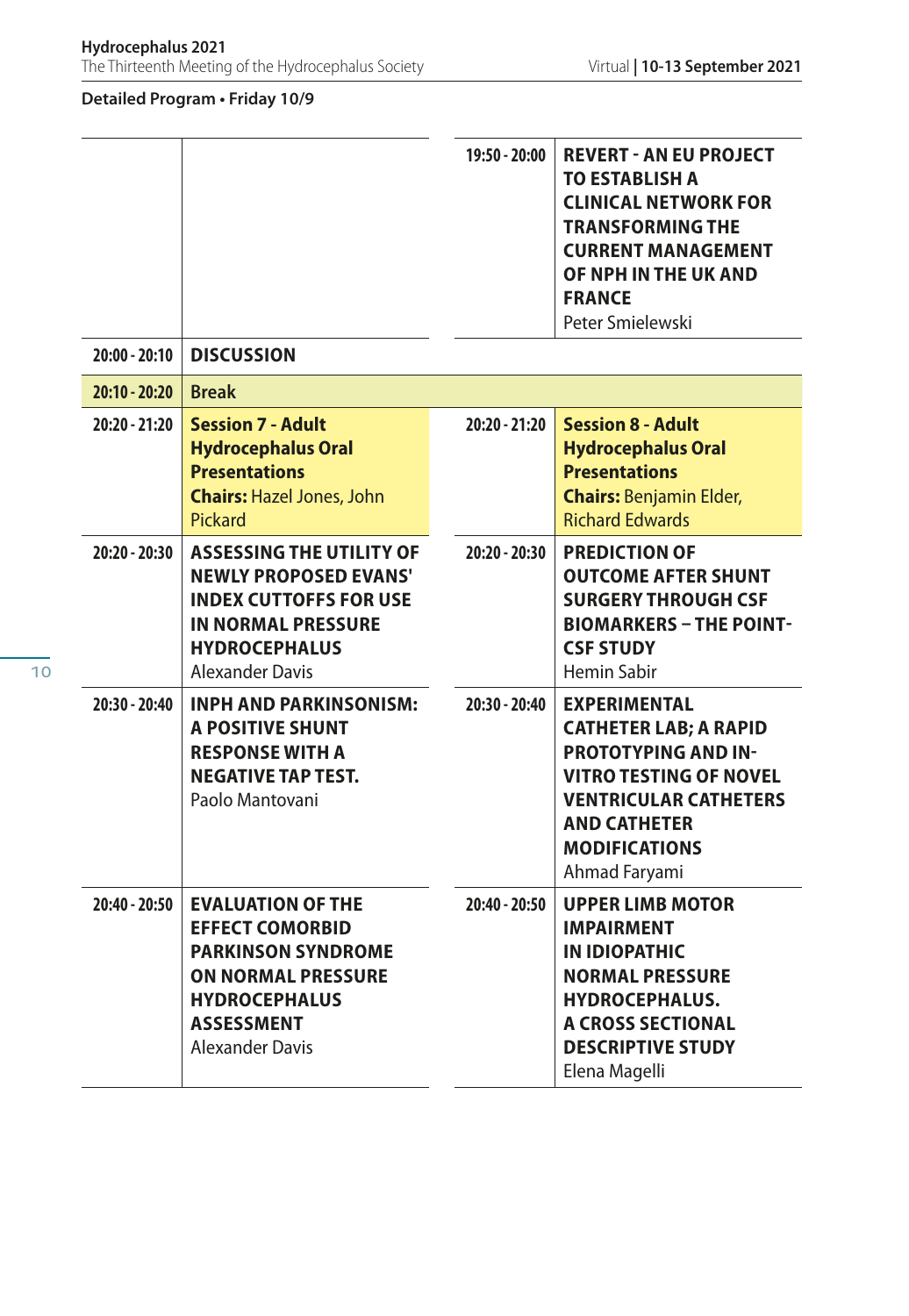| 20:50 - 21:00   | <b>IMPROVEMENTS OF</b><br>PHYSICAL ACTIVITY,<br><b>FUNCTIONAL STRENGTH</b><br><b>AND ENDURANCE AND</b><br><b>INCREASED SLEEP AT</b><br><b>NIGHT AFTER SHUNT</b><br><b>SURGERY IN IDIOPATHIC</b><br><b>NORMAL PRESSURE</b><br><b>HYDROCEPHALUS</b><br>Johanna Ridja | $20:50 - 21:00$ | <b>NEUROENDOSCOPIC</b><br><b>CHALLENGES IN</b><br><b>VENTRICULAR TUMORS</b><br><b>TREATMENT</b><br>Piero Andrea Oppido                                                 |
|-----------------|--------------------------------------------------------------------------------------------------------------------------------------------------------------------------------------------------------------------------------------------------------------------|-----------------|------------------------------------------------------------------------------------------------------------------------------------------------------------------------|
| $21:00 - 21:10$ | <b>IMPACT OF THE COVID-19</b><br><b>PANDEMIC IN INPH</b><br><b>SURGICAL PRACTICE.</b><br><b>A CARE GIVER-BASED</b><br><b>QUESTIONNAIRE SURVEY.</b><br>Renzo Moreale                                                                                                | $21:00 - 21:10$ | <b>PANVENTRICULOMEGALY</b><br><b>WITH A WIDE FORAMEN</b><br>OF MAGENDIE AND A<br><b>LARGE CISTERNA MAGNA</b><br>(PAVM) – DEFINING THE<br><b>PHENOTYPE</b><br>Adam Nunn |
| $21:10 - 21:20$ | THE VALUE OF PRE-<br><b>SHUNT CSF BIOMARKERS</b><br>IN IDIOPATHIC<br><b>NORMAL PRESSURE</b><br><b>HYDROCEPHALUS: DOES IT</b><br><b>MATTER?</b><br>Roberta Gambin                                                                                                   | $21:10 - 21:20$ | <b>REAL-TIME NON-INVASIVE</b><br><b>MONITORING OF</b><br><b>CEREBROSPINAL FLUID</b><br><b>SHUNT FLOW</b><br><b>Matthew Potts</b>                                       |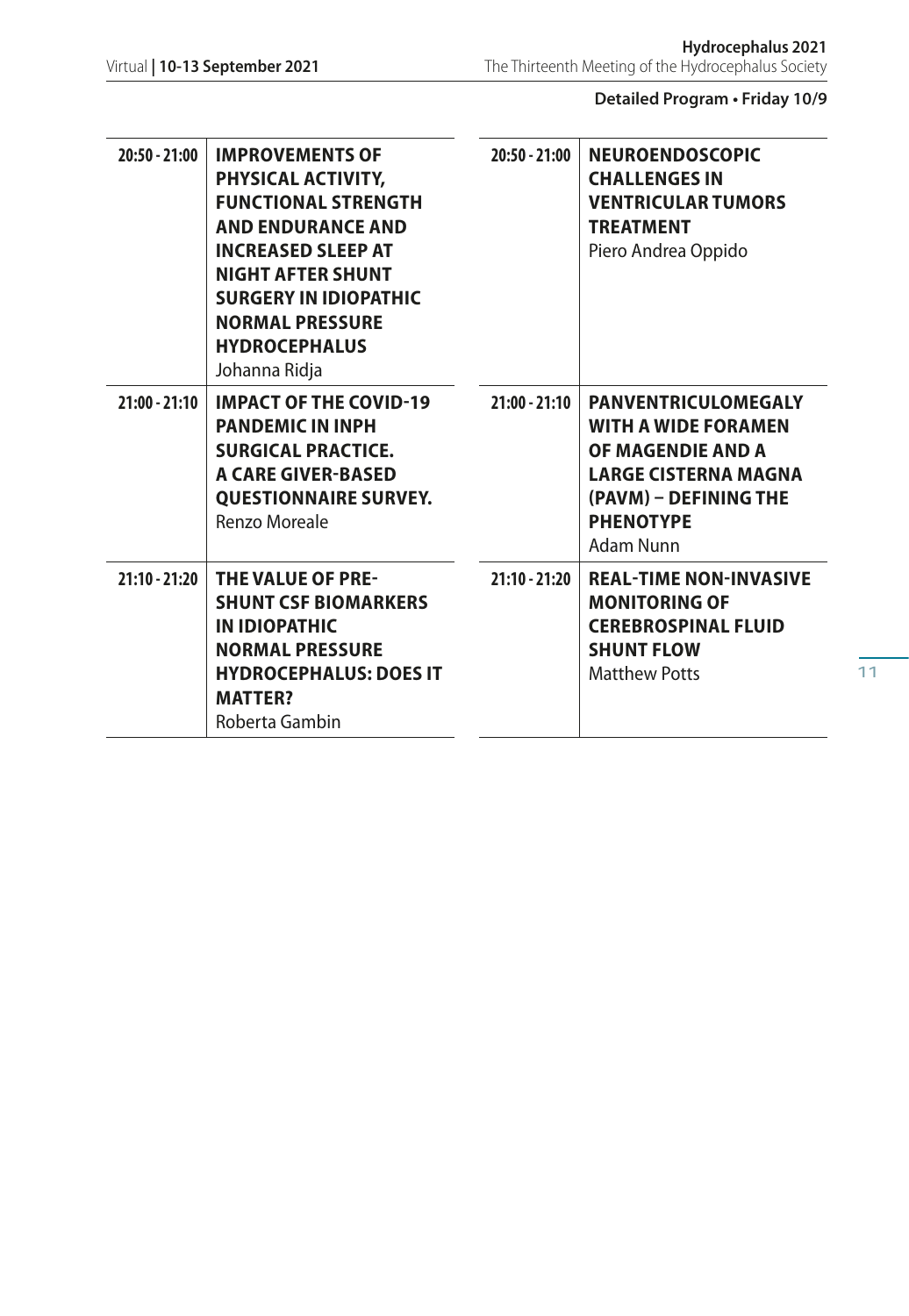# Saturday, 11 September 2021 **CEST 06:00 - 12:10**

|                 | <b>Main Hall</b>                                                                                                                                                                        | <b>Parallel Hall</b> |
|-----------------|-----------------------------------------------------------------------------------------------------------------------------------------------------------------------------------------|----------------------|
| 06:00 07:00     | <b>Session 9 - Neuroradiology</b><br>- Invited Lecture & Young<br><b>Investigators Awards Oral</b><br><b>Presentations</b><br><b>Chairs: Mitsuhito Mase.</b><br><b>Etsuro Mori</b>      |                      |
| $06:00 - 06:20$ | <b>MRI IN INPH: WHAT REALLY</b><br><b>MATTERS</b><br>Shigeki Yamada                                                                                                                     |                      |
| $06:20 - 06:30$ | <b>DNAH14 KNOCK-OUT</b><br><b>MICE DEVELOPED</b><br><b>ADULT-ONSET CHRONIC</b><br><b>HYDROCEPHALUS</b><br>Kaito Kawamura                                                                |                      |
| $06:30 - 06:40$ | <b>WIRELESS BRAIN MICRO-</b><br><b>IMPLANTS; ASSESSING</b><br><b>THEIR LONG TERM</b><br><b>SAFETY DURING CHRONIC</b><br><b>IMPLANTATION</b><br>Abdel Hameed Dabbour                     |                      |
| $06:40 - 06:50$ | <b>VENTRICULAR VOLUMETRY</b><br><b>FOR NON-INVASIVE</b><br><b>EVALUATION OF SHUNT</b><br><b>FUNCTION</b><br>Simon Liden                                                                 |                      |
| $06:50 - 07:00$ | <b>PERIVENTRICULAR WHITE</b><br><b>MATTER CHANGES ARE</b><br><b>ASSOCIATED WITH LESS</b><br><b>IMPROVEMENT AFTER</b><br><b>SHUNT SURGERY IN INPH</b><br><b>PATIENTS</b><br>Carl Snobohm |                      |
| $07:00 - 07:10$ | <b>Break</b>                                                                                                                                                                            |                      |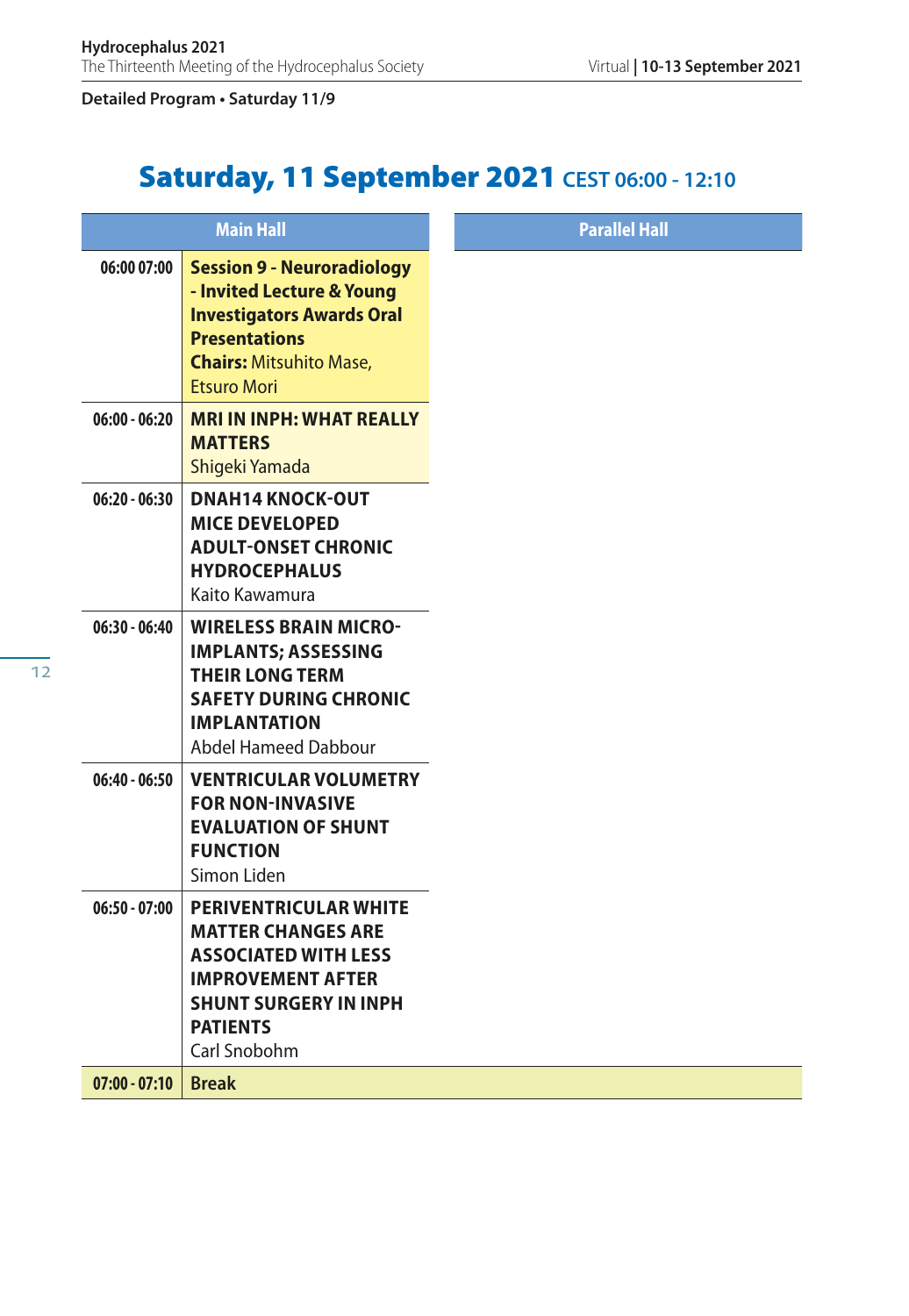| $07:10 - 08:10$ | <b>Session 10 - Adult</b><br><b>Hydrocephalus - Invited</b> |
|-----------------|-------------------------------------------------------------|
|                 | <b>Lecture &amp; Young</b>                                  |
|                 | <b>Investigators Awards Oral</b>                            |
|                 | <b>Presentations</b><br><b>Chairs: Uwe Kehler, Daniele</b>  |
|                 | Rigamonti                                                   |
| $07:10 - 07:30$ | <b>CROSSTALK BETWEEN</b>                                    |
|                 | <b>INPH AND GERIATRICS:</b>                                 |
|                 | <b>FROM DEMENTIA TO</b><br><b>FRAILTY</b>                   |
|                 | <b>Sevil Yasar</b>                                          |
| $07:30 - 07:40$ | <b>USEFULNESS OF DESH IN</b>                                |
|                 | <b>PREDICTING OUTCOME</b>                                   |
|                 | OF EXTENDED LUMBAR<br><b>DRAINAGE AND SHUNT</b>             |
|                 | <b>INSERTION</b>                                            |
|                 | Adam Nunn                                                   |
| $07:40 - 07:50$ | <b>CSF BIOMARKERS</b>                                       |
|                 | <b>REFLECTING CLINICAL</b>                                  |
|                 | <b>SYMPTOMS IN IDIOPATHIC</b><br><b>NORMAL PRESSURE</b>     |
|                 | <b>HYDROCEPHALUS</b>                                        |
|                 | Heikki Lukkarinen                                           |
| $07:50 - 08:00$ | <b>INFLUENCE OF THE</b>                                     |
|                 | <b>NEUROSURGEON'S</b>                                       |
|                 | <b>OPERATIVE EXPERIENCE</b><br>ON THE COMPLICATION          |
|                 | <b>RATE AFTER SHUNT</b>                                     |
|                 | <b>SURGERY FOR IDIOPATHIC</b>                               |
|                 | <b>NORMAL PRESSURE</b>                                      |
|                 | <b>HYDROCEPHALUS</b>                                        |
|                 | Josefin Ohberg                                              |
| $08:00 - 08:10$ | <b>HYDROCEPHALUS IN</b><br><b>PAEDIATRIC POSTERIOR</b>      |
|                 | <b>FOSSA TUMORS: THE</b>                                    |
|                 | <b>ROLE OF PRE-OPERATIVE</b>                                |
|                 | <b>ETV AND ANALYSIS OF</b>                                  |
|                 | <b>RISK FACTORS FOR CSF</b><br><b>DIVERSION FOLLOWING</b>   |
|                 | <b>TUMOUR RESECTION.</b>                                    |
|                 | Lucia Darie                                                 |
| $08:10 - 08:20$ | <b>Break</b>                                                |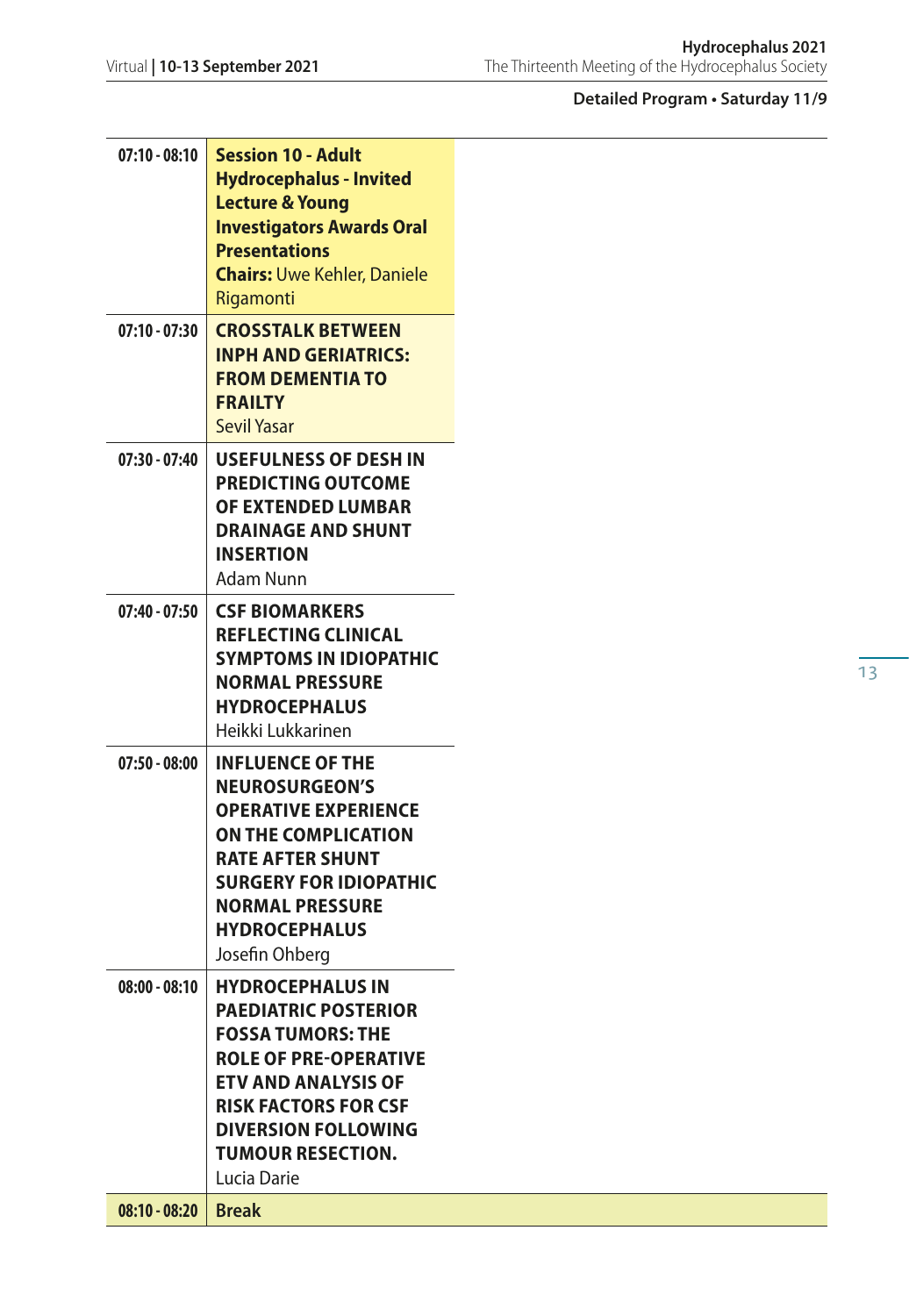| $08:20 - 09:20$ | <b>Session 11 - Intracranial</b><br><b>Pressure Invited Lectures &amp;</b><br><b>Oral Presentations</b><br><b>Chairs: Mats Tullberg, Sevil</b><br>Yasar  | $08:40 - 09:20$ | <b>Session 12 - Adult</b><br><b>Hydrocephalus Oral</b><br><b>Presentations</b><br><b>Chairs: Fernando Pinto.</b><br><b>Laurence Watkins</b>                                                                         |
|-----------------|----------------------------------------------------------------------------------------------------------------------------------------------------------|-----------------|---------------------------------------------------------------------------------------------------------------------------------------------------------------------------------------------------------------------|
| $08:20 - 08:35$ | <b>SPONTANEOUS</b><br><b>INTRACRANIAL</b><br><b>HYPOTENSION:</b><br><b>CONTROVERSIES IN</b><br><b>TREATMENT</b><br>Fransesco Signorelli                  |                 |                                                                                                                                                                                                                     |
| $08:35 - 08:50$ | <b>BIOMARKERS OF RAISED</b><br><b>INTRACRANIAL PRESSURE</b><br>Linda D'Antonna                                                                           | $08:40 - 08:50$ | <b>IMPROVEMENT IN LONG-</b><br><b>TERM CARE BURDEN AFTER</b><br><b>SURGICAL TREATMENT</b><br>IN IDIOPATHIC NORMAL<br><b>HYDROCEPHALUS</b><br>Masatsune Ishikawa                                                     |
| $08:50 - 09:00$ | <b>ANALYSIS OF</b><br><b>INTRACRANIAL PRESSURE</b><br><b>PULSE WAVEFORMS</b><br><b>DURING INFUSION TESTS</b><br>Arkadiusz Ziolkowski                     | $08:50 - 09:00$ | <b>CSF DIVERSION IN</b><br><b>SELECTED CHIARI</b><br><b>MALFORMATION I</b><br><b>PATIENTS IMPROVES</b><br>THE CROWDING OF THE<br><b>FORAMEN MAGNUM AND</b><br><b>REDUCES SYRINX VOLUME</b><br>Lucia Darie           |
| $09:00 - 09:10$ | <b>CORRELATION OF 24</b><br><b>HOUR ICP MONITORING</b><br><b>ANALYSIS AND ICP SLOW</b><br><b>WAVES</b><br><b>Eleanor Moncur</b>                          | $09:00 - 09:10$ | <b>PARKINSONIANS SIGNS</b><br>IN INPH PATIENTS:<br><b>DESCRIPTIVE AND</b><br><b>DYNAMIC CHANGES IN A</b><br><b>PROSPECTIVE COHORT OF</b><br><b>PATIENTS</b><br><b>Francesco Tuniz</b>                               |
| 09:10 - 09:20   | <b>HAPPY-ICP: SINGLE-</b><br><b>CENTRE COHORT</b><br><b>OF 184 TELEMETRIC</b><br><b>INTRACRANIAL PRESSURE</b><br><b>MONITORS</b><br><b>Ptolemy Banks</b> | 09:10 - 09:20   | <b>INCIDENCE OF IDIOPATHIC</b><br><b>NORMAL PRESSURE</b><br><b>HYDROCEPHALUS AMONG</b><br><b>PATIENTS WITH BALANCE</b><br><b>AND GAIT DISORDERS</b><br><b>IN MEMORY CLINIC</b><br><b>POPULATION</b><br>George Razay |
| $09:20 - 09:50$ | <b>Industry Sponsored Seminar</b>                                                                                                                        |                 |                                                                                                                                                                                                                     |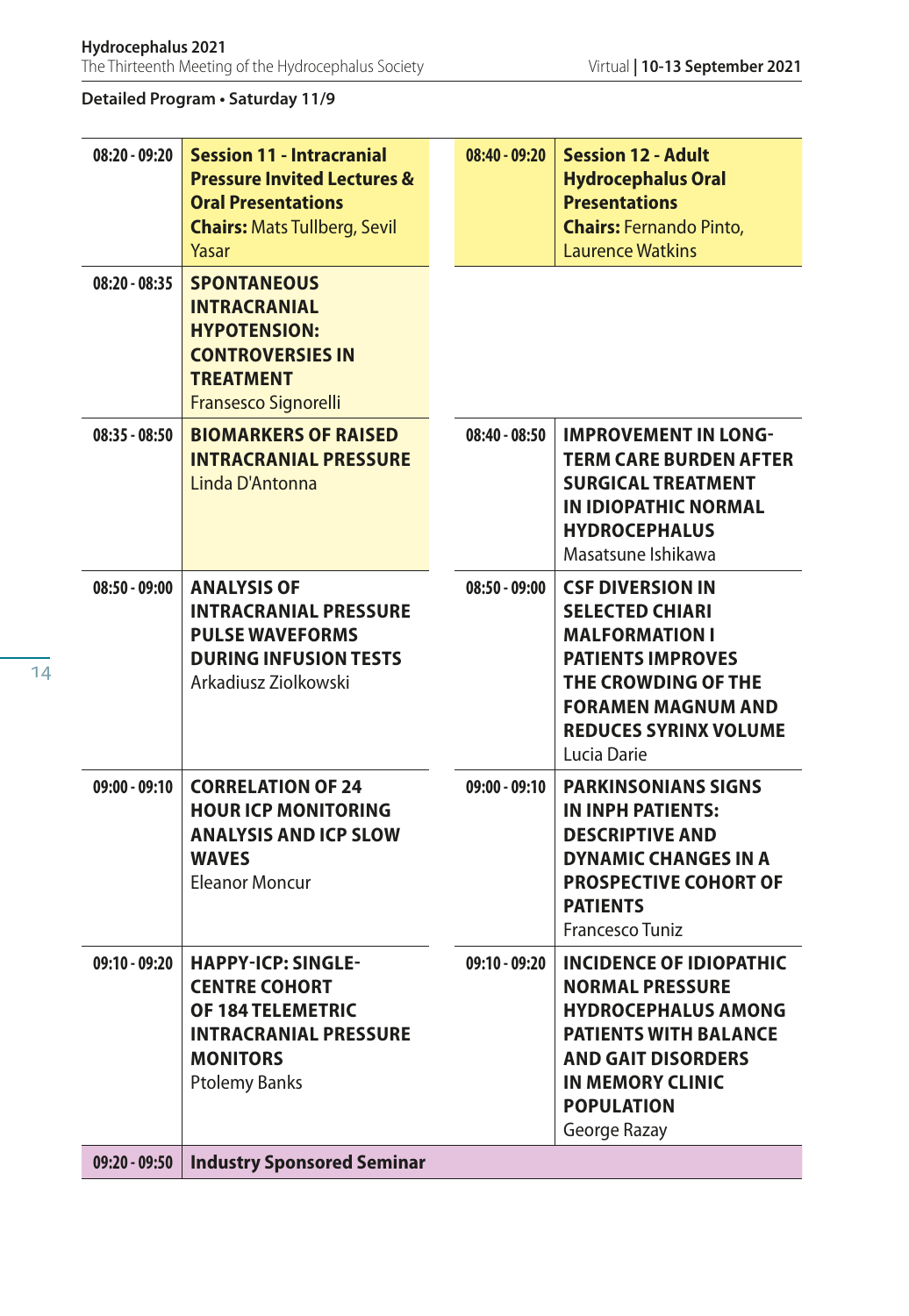| 09:50 - 11:00   | <b>Session 13 - Young</b><br><b>Scientists Session</b><br><b>Chairs: Giorgio Palandri, Mark</b><br><b>Hamilton</b>                                                                                 | $10:10 - 11:00$ | <b>Session 14 - Adult</b><br><b>Hydrocephalus Oral</b><br><b>Presentations</b><br><b>Chairs: Ahmed Toma,</b><br>Madoka Nakajima                                                                                                                   |
|-----------------|----------------------------------------------------------------------------------------------------------------------------------------------------------------------------------------------------|-----------------|---------------------------------------------------------------------------------------------------------------------------------------------------------------------------------------------------------------------------------------------------|
| $09:50 - 10:00$ | <b>INTRODUCTION</b><br>Giorgio Palandri                                                                                                                                                            |                 |                                                                                                                                                                                                                                                   |
| $10:00 - 10:10$ | <b>DEVELOPMENT OF A CORE</b><br><b>OUTCOME AND COMMON</b><br><b>DATA ELEMENT SET</b><br><b>FOR PHVD IN PRETERM</b><br><b>INFANTS: THE DECODE-</b><br><b>PHVD STUDY</b><br><b>Roisin Mc NIcolas</b> |                 |                                                                                                                                                                                                                                                   |
| $10:10 - 10:20$ | <b>DEVELOPMENT OF AN</b><br><b>ANIMAL MODEL TO STUDY</b><br><b>HYDROCEPHALUS</b><br>Ignacio Jusue-Torres                                                                                           | $10:10 - 10:20$ | <b>DIAGNOSTIC TEST</b><br><b>ACCURACY OF EXTENDED</b><br><b>LUMBAR DRAINAGE AND</b><br><b>RECEIVER OPERATING</b><br><b>CHARACTERISTIC (ROC)</b><br><b>CURVE ANALYSIS OF THE</b><br><b>OPTIMAL THRESHOLD FOR</b><br><b>POSITIVITY</b><br>Adam Nunn |
| $10:20 - 10:30$ | <b>ENHANCED</b><br><b>HYDROCEPHALUS</b><br><b>LITERATURE SEARCHES</b><br>Norman Relkin                                                                                                             | $10:20 - 10:30$ | <b>EVD MANAGEMENT</b><br><b>WHAT'S RIGHT AND</b><br><b>WHAT'S WRONG?</b><br>Joanna Palasz                                                                                                                                                         |
| $10:30 - 10:40$ | <b>PUBLISHING IN</b><br><b>HYDROCEPHALUS: TIPS</b><br><b>FOR SUCCESS FROM THE</b><br><b>EXPERTS</b><br>Hazel Jones                                                                                 | $10:30 - 10:40$ | <b>FIRST 2-YEAR EXPERIENCE</b><br><b>FROM A PILOT</b><br><b>INTERDISCIPLINARY</b><br><b>NORMAL PRESSURE</b><br><b>HYDROCEPHALUS CLINIC</b><br>Tobias Langheinrich                                                                                 |
| 10:40 - 10:50   | <b>PUBLISHING IN</b><br><b>HYDROCEPHALUS: TIPS</b><br><b>FOR SUCCESS FROM THE</b><br><b>EXPERTS</b><br><b>Spyros Sgouros</b>                                                                       | 10:40 - 10:50   | <b>QUANTIFIED ANALYSIS</b><br>OF AB PLAQUES AND<br><b>MICROGLIA FROM IN VIVO</b><br><b>COHORT OF PATIENTS</b><br><b>WITH IDIOPATHIC</b><br><b>NORMAL PRESSURE</b><br><b>HYDROCEPHALUS.</b><br>Antti Luikku                                        |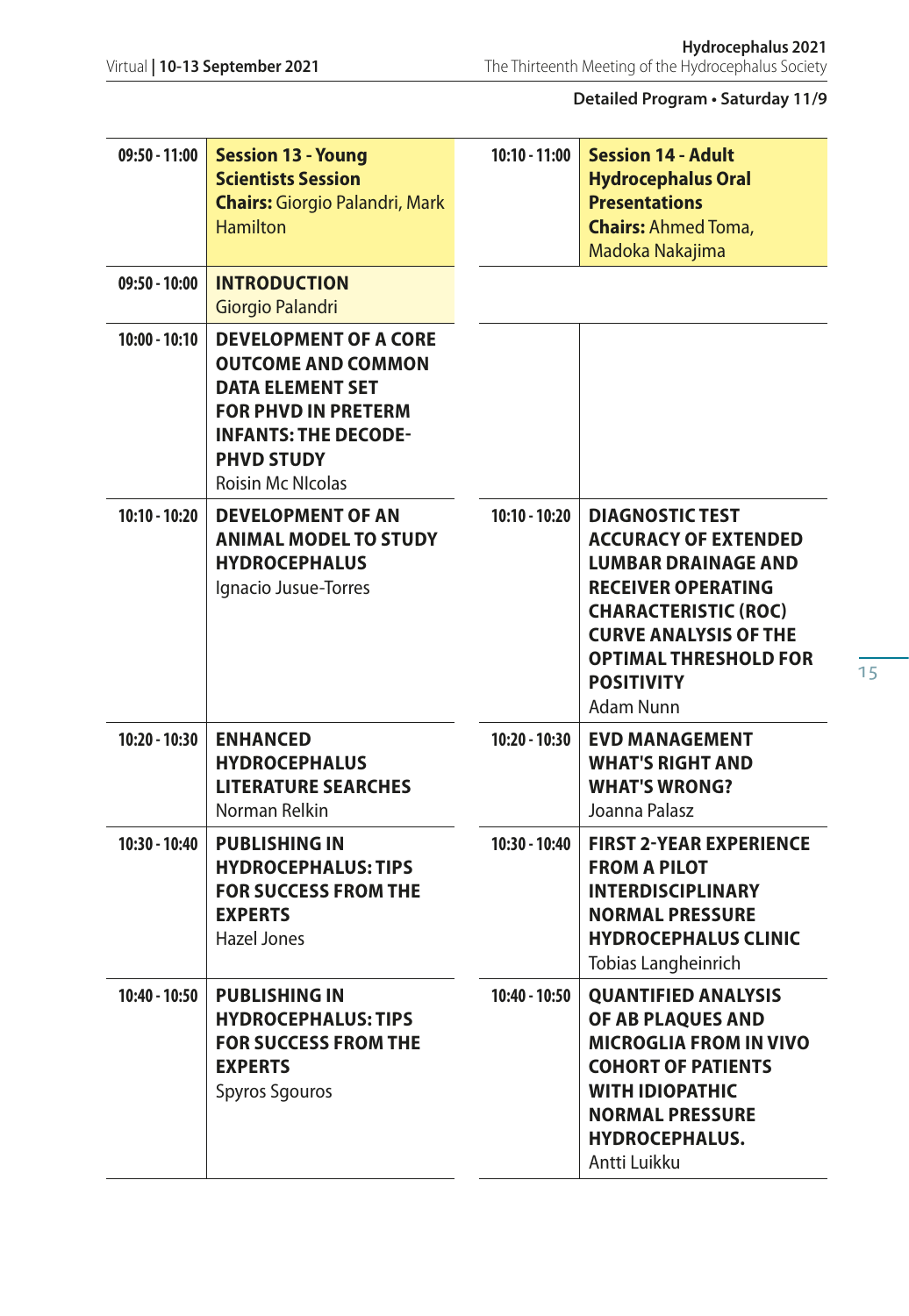| $10:50 - 11:00$ | Q & A                                                                                                                                                                                               | 10:50 - 11:00   | <b>HIGHER LEVELS OF</b><br><b>NEUROFILAMENT LIGHT</b><br><b>CHAIN AND TOTAL TAU</b><br>IN CSF ARE ASSOCIATED<br><b>WITH NEGATIVE OUTCOME</b><br><b>AFTER SHUNT SURGERY</b><br><b>IN PATIENTS WITH</b><br><b>NORMAL PRESSURE</b><br><b>HYDROCEPHALUS</b><br>Madelene Braun |
|-----------------|-----------------------------------------------------------------------------------------------------------------------------------------------------------------------------------------------------|-----------------|---------------------------------------------------------------------------------------------------------------------------------------------------------------------------------------------------------------------------------------------------------------------------|
| $11:00 - 11:10$ | <b>Break</b>                                                                                                                                                                                        |                 |                                                                                                                                                                                                                                                                           |
| $11:10 - 12:10$ | <b>Session 15 - Intracranial</b><br><b>Pressure Oral Presentations</b><br><b>Chairs: Madoka Nakajima,</b><br>Masatsune Ishikawa                                                                     | $11:10 - 12:10$ | <b>Session 16 - Adult</b><br><b>Hydrocephalus Oral</b><br><b>Presentations</b><br><b>Chairs:</b> Spyros Sgouros,<br><b>Richard Edwards</b>                                                                                                                                |
| $11:10 - 11:20$ | <b>TRANSORBITAL</b><br><b>ULTRASOUND AND</b><br><b>LUMBAR INFUSION TEST IN</b><br><b>IDIOPATIC INTRACRANIAL</b><br><b>HYPERTENSION</b><br>Francesco Tuniz                                           | $11:10 - 11:20$ | <b>DEVELOPING A</b><br><b>MULTIDISCIPLINARY</b><br><b>NORMAL PRESSURE</b><br><b>HYDROCEPHALUS</b><br><b>SERVICE: A QUALITY</b><br><b>IMPROVEMENT INITIATIVE</b><br>Samuel Jeffery                                                                                         |
| 11:20 - 11:30   | <b>INTERCOMPARTMENTAL</b><br><b>COMMUNICATION IN THE</b><br><b>CEREBROSPINAL FLUID</b><br><b>SYSTEM IN AN ACUTE</b><br><b>OVINE IN-VIVO TRIAL:</b><br><b>FIRST IMPRESSIONS</b><br>Anthony Podgorsak | 11:20 - 11:30   | <b>DUAL TASKING IN</b><br><b>POSSIBLE INPH</b><br>Otto Lilja-Lund                                                                                                                                                                                                         |
| 11:30 - 11:40   | <b>FIRST INSIGHTS OF</b><br><b>POSTURE RELATED</b><br><b>PRESSURE DYNAMICS</b><br>IN AWAKE AND FREELY<br><b>MOVING RATS</b><br>Simone Schwander                                                     | 11:30 - 11:40   | <b>CLINICAL PREDICTORS</b><br>OF SHUNT RESPONSE<br><b>IN THE DIAGNOSIS</b><br><b>AND TREATMENT</b><br>OF IDIOPATHIC<br><b>NORMAL PRESSURE</b><br><b>HYDROCEPHALUS: A</b><br><b>SYSTEMATIC REVIEW AND</b><br><b>META-ANALYSIS</b><br>Mark Rea                              |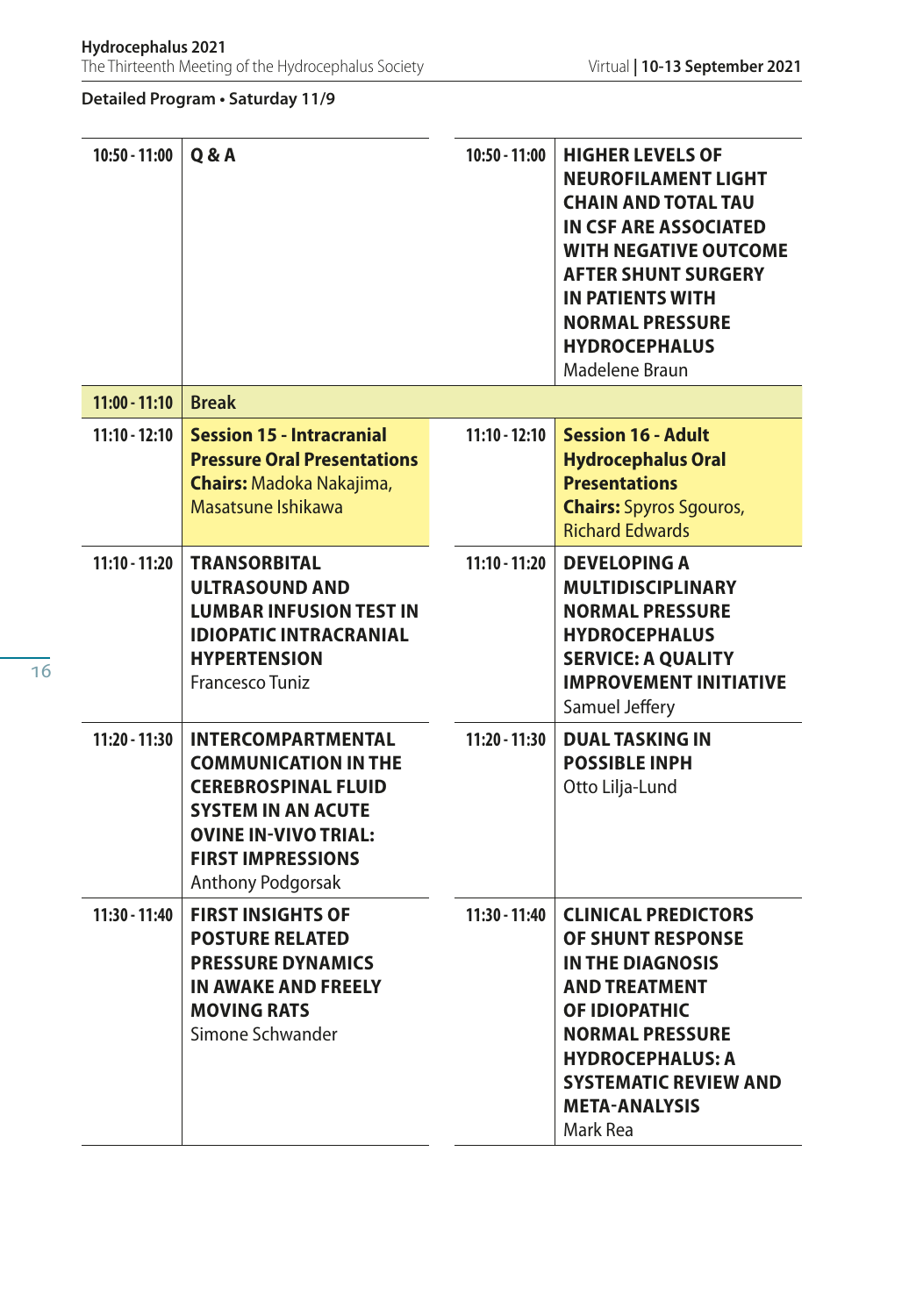**ORAL** Jan Malm

**Detailed Program • Saturday 11/9**

| 11:40 - 11:50   | <b>INTRACRANIAL PRESSURE</b><br>DYNAMICS WHEN MOVING<br><b>FROM SITTING TO</b><br><b>STANDING</b><br><b>Matthew Bancroft</b>                                                                                                             | $11:40 - 11:50$ | <b>PREVALENCE OF</b><br><b>FECAL INCONTINENCE</b><br><b>IN PATIENTS WITH</b><br><b>NORMAL PRESSURE</b><br><b>HYDROCEPHALUS (NPH)</b><br>Uwe Kehler          |
|-----------------|------------------------------------------------------------------------------------------------------------------------------------------------------------------------------------------------------------------------------------------|-----------------|-------------------------------------------------------------------------------------------------------------------------------------------------------------|
| $11:50 - 12:00$ | <b>ASSOCIATION OF</b><br><b>PULSATILE INTRACRANIAL</b><br><b>PRESSURE WITH</b><br><b>TONSILLAR DESCENT AND</b><br><b>SYRINGOMYELIA IN CHIARI</b><br><b>MALFORMATION I</b><br>Jonathan Funnel                                             | 11:50 - 12:00   | <b>PRO-HYDRO-GER: A</b><br><b>GERIATRIC APPROACH TO</b><br><b>DEFINE COMPLEXITY AND</b><br><b>FRAILTY IN INPH PATIENTS.</b><br>Liliana Mazza                |
| $12:00 - 12:10$ | <b>PATIENT GENERATED</b><br><b>CEREBROSPINAL</b><br><b>FLUID RECIPROCATING</b><br><b>PUMP FOR IN-VITRO</b><br><b>HYDROCEPHALUS</b><br><b>FLUID ANALYSIS AND</b><br><b>LONG-TERM CELLULAR</b><br><b>RESPONSE STUDIES</b><br>Ahmad Faryami | $12:00 - 12:10$ | <b>MENINGOENCEPHALOCELE</b><br>OF THE ANTERIOR SKULL<br><b>BASE AND RELATIONSHIP</b><br><b>WITH CSF RESORPTION</b><br><b>PROBLEM</b><br><b>Rik Demaerel</b> |
|                 |                                                                                                                                                                                                                                          | 12:10 - 12:20   | PILOT STUDY OF A MULTI-<br><b>CENTER, RANDOMIZED</b><br><b>CONTROLLED TRIAL OF</b><br><b>SHUNT SURGERY IN INPH</b>                                          |

17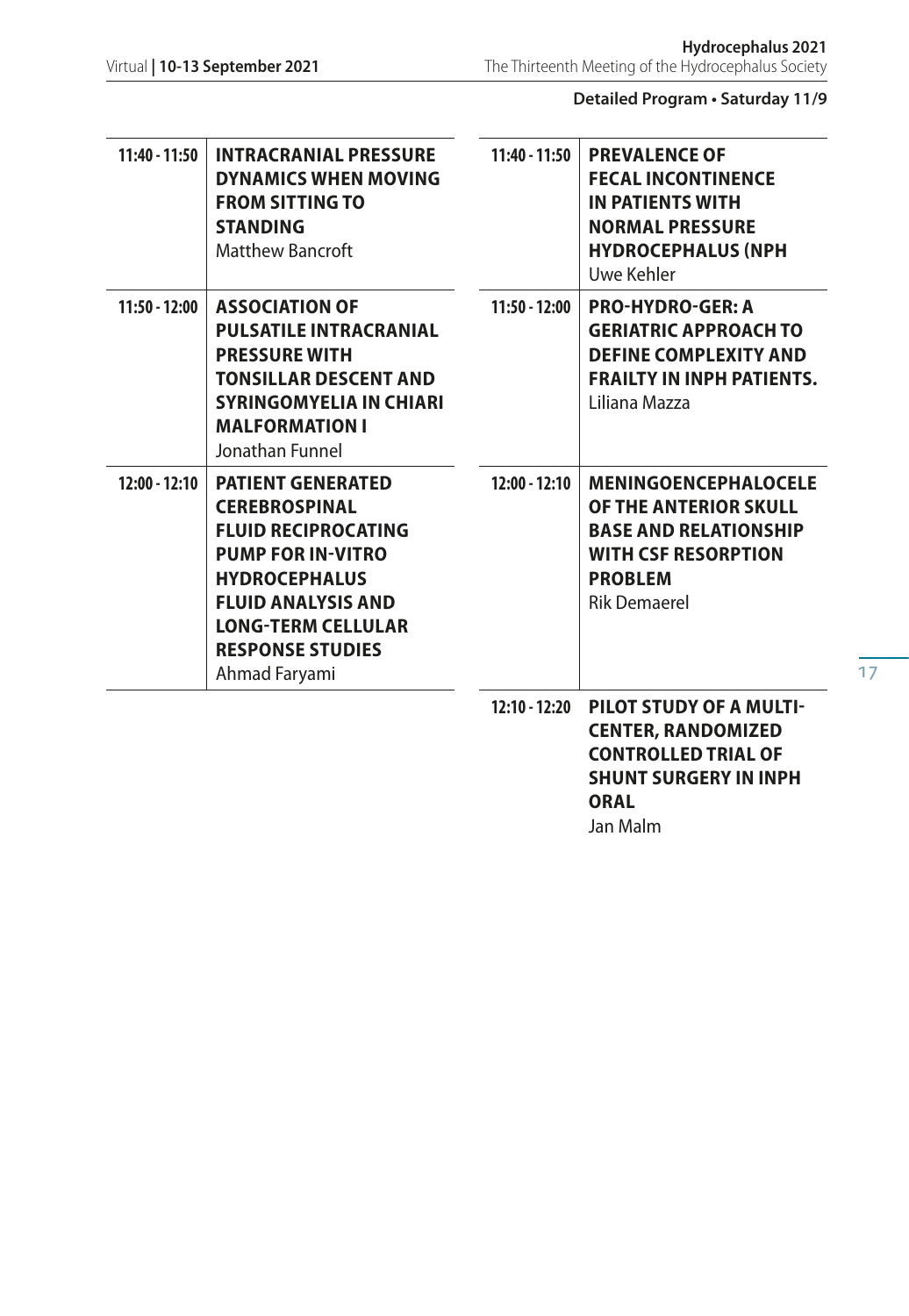# Sunday, 12 September 2021 **CEST 15:00 - 20:30**

|                 | <b>Main Hall</b>                                                                                                                                                                                  | <b>Parallel Hall</b> |
|-----------------|---------------------------------------------------------------------------------------------------------------------------------------------------------------------------------------------------|----------------------|
| $15:00 - 15:30$ | <b>Session 16: Keynote Lecture</b><br>- Adult Hydrocephalus -<br><b>Genetics</b><br><b>Chairs: Mark Hamilton,</b><br>Giorgio Palandri                                                             |                      |
| $15:00 - 15:30$ | <b>INPH AND GENETICS:</b><br><b>LESSONS LEARNED FROM</b><br><b>THE LAB</b><br>Mark D. Johnson                                                                                                     |                      |
| $15:30 - 16:00$ | <b>Hydrocephalus Society Annual General Meeting</b>                                                                                                                                               |                      |
| $16:00 - 17:00$ | <b>Industry Sponsored Seminar</b>                                                                                                                                                                 |                      |
| $17:00 - 18:00$ | <b>Session 17: Young</b><br><b>Investigators Awards Oral</b><br><b>Presentations</b><br><b>Chairs: Richard Edwards,</b><br><b>Harold Rekate</b>                                                   |                      |
| $17:00 - 17:10$ | <b>VARIANTS IN SWI/SNF</b><br><b>COMPLEX COMPONENT</b><br><b>SMARCC1 LEAD TO</b><br><b>DEVELOPMENTAL</b><br><b>HYDROCEPHALUS AND</b><br><b>OTHER SYNDROMIC</b><br><b>FEATURES</b><br>Amrita Signh |                      |
| $17:10 - 17:20$ | <b>INTRACRANIAL PRESSURE</b><br><b>AND PERFUSION CHANGES</b><br><b>WITH DIFFUSE OPTICAL</b><br><b>MEASUREMENTS</b><br><b>IN NEONATAL</b><br><b>HYDROCEPHALUS</b><br><b>Tracy Flanders</b>         |                      |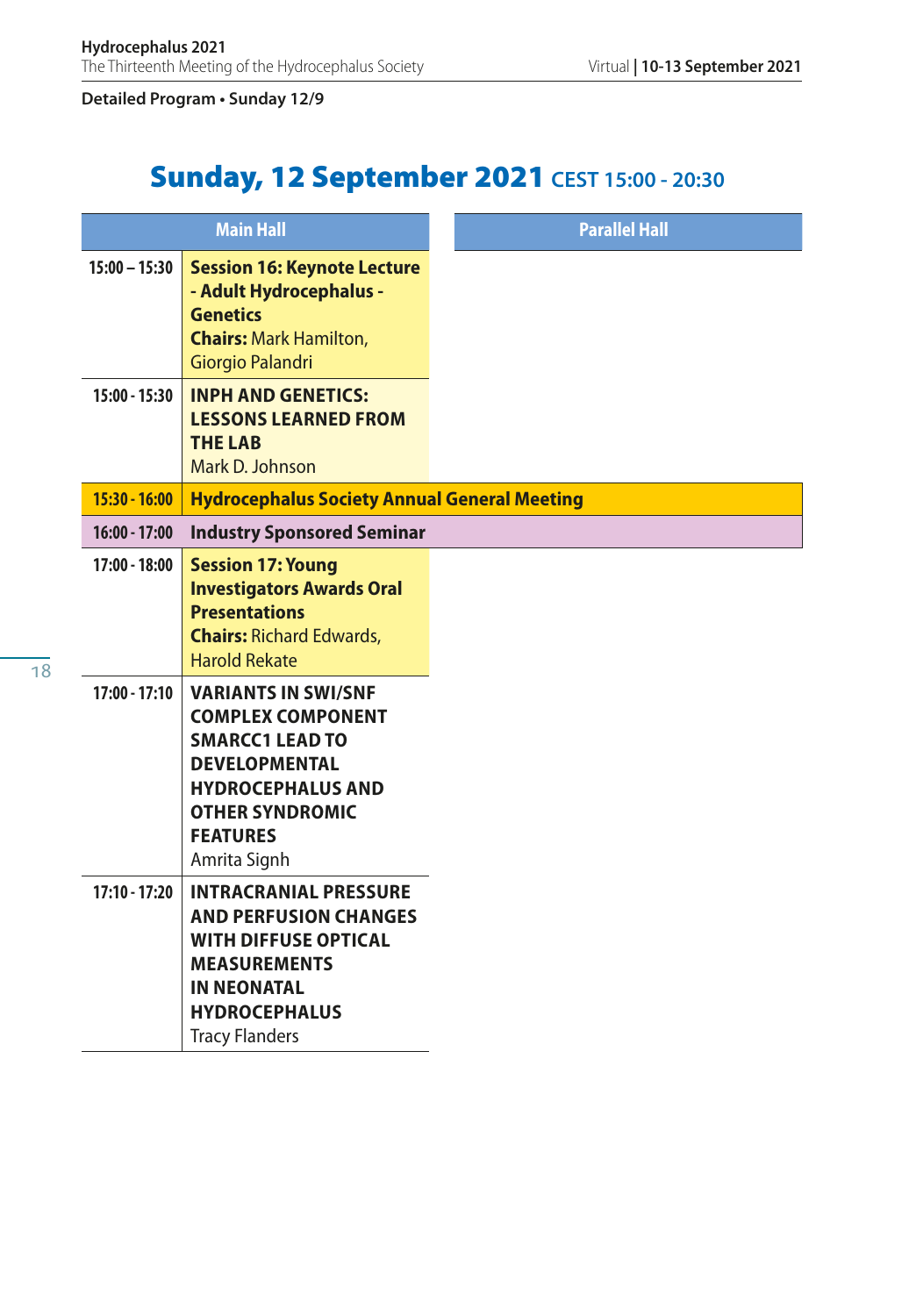| 17:20 - 17:30   | <b>BIOCHEMICAL PROFILE</b><br>OF HUMAN INFANT<br><b>CEREBROSPINAL FLUID</b><br><b>IN INTRAVENTRICULAR</b><br><b>HEMORRHAGE AND</b><br><b>POST-HEMORRHAGIC</b><br><b>HYDROCEPHALUS OF</b><br><b>PREMATURITY</b><br>Ayodamola Otun |                 |                                                                                                                                            |
|-----------------|----------------------------------------------------------------------------------------------------------------------------------------------------------------------------------------------------------------------------------|-----------------|--------------------------------------------------------------------------------------------------------------------------------------------|
| 17:30 - 17:40   | <b>TRIM71 MUTATIONS</b><br><b>CAUSE CONGENITAL</b><br><b>HYDROCEPHALUS BY</b><br><b>IMPAIRING PRENATAL</b><br><b>NEURAL STEM CELL</b><br><b>REGULATION</b><br>Duy Phan                                                           |                 |                                                                                                                                            |
| 17:40 - 17:50   | A NOVEL MODEL<br>OF ACQUIRED<br><b>HYDROCEPHALUS</b><br><b>FOR EVALUATION OF</b><br><b>NEUROSURGICAL</b><br><b>TREATMENTS</b><br>Sarah Zwick                                                                                     |                 |                                                                                                                                            |
| 17:50 - 18:00   | THE FLOW LIMITING<br><b>OPERATOR (FLO): A</b><br><b>HIGH THROUGHPUT</b><br><b>BIOREACTOR DESIGNED</b><br><b>TO TEST FULL SIZED</b><br><b>SHUNTS IN DYNAMIC</b><br><b>ENVIROMENTS</b><br>Jeffrey Horbatiuk                        |                 |                                                                                                                                            |
| $18:00 - 18:10$ | <b>Break</b>                                                                                                                                                                                                                     |                 |                                                                                                                                            |
| 18:10 - 19:10   | <b>Session 18 - Adult</b><br><b>Hydrocephalus</b><br><b>Invited Lecture &amp; Oral</b><br><b>Presentations</b><br><b>Chairs: Mansoor Foroughi,</b><br><b>Carolyn Harris</b>                                                      | $18:30 - 19:10$ | <b>Session 19 - Adult</b><br><b>Hydrocephalus Oral</b><br><b>Presentations</b><br><b>Chairs:</b> Laurence Watkins,<br>Ignacio Jusue-Torres |
| $18:10 - 18:30$ | <b>OUR BRAINS ARE FULL OF</b><br><b>WATER - BUT HOW DOES IT</b><br><b>ENTER?</b><br>Nanna Mac Aulay                                                                                                                              |                 |                                                                                                                                            |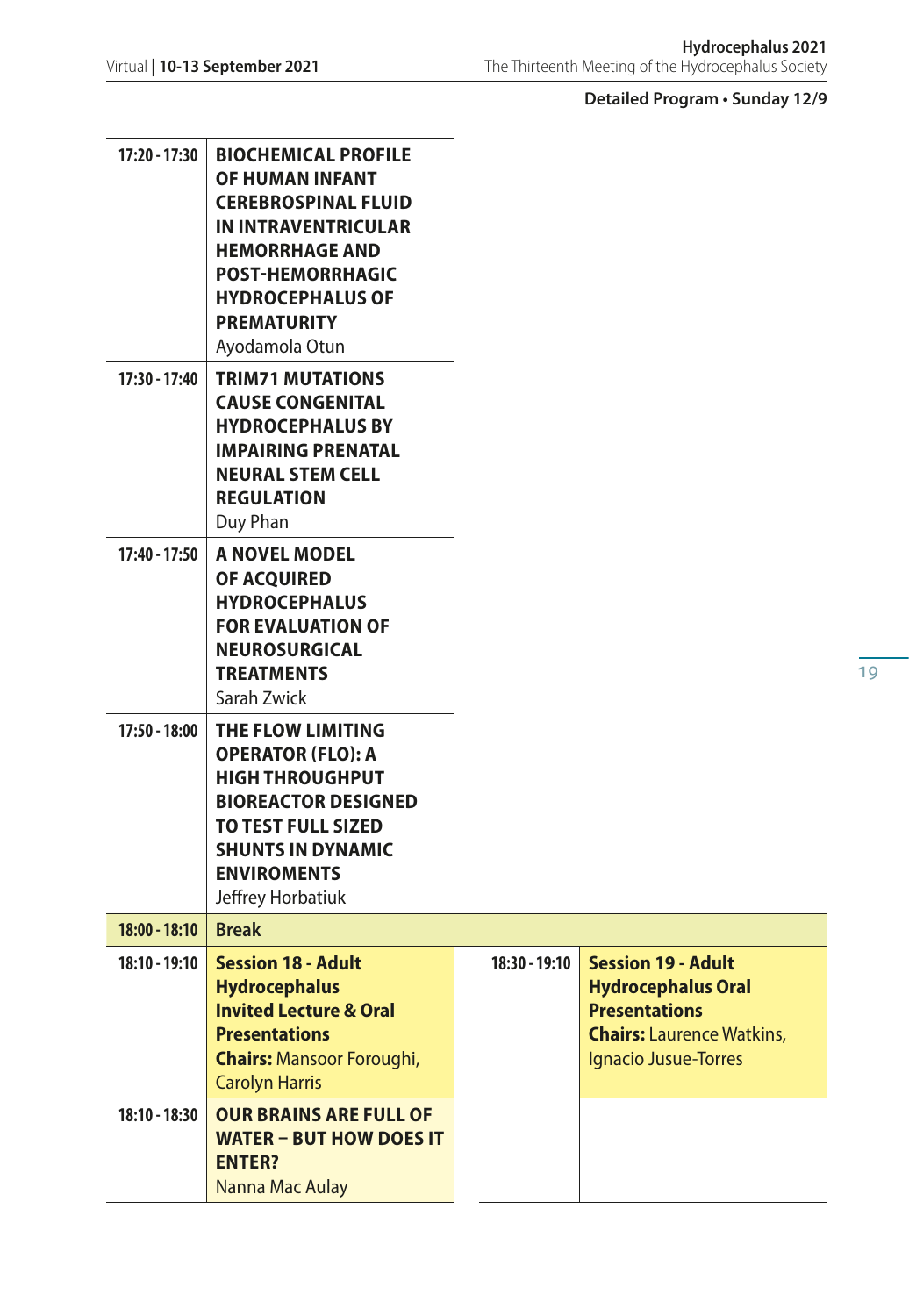| 18:30 - 18:40 | <b>CHANGE IN PITUITARY</b><br><b>SIZE AS AN INDICATOR</b><br>OF DISORDERED<br><b>CSF DYNAMICS IN</b><br><b>NORMAL PRESSURE</b><br><b>HYDROCEPHALUS</b><br>Emanuele Camerucci                                                                          | 18:30 - 18:40 | <b>OUTCOMES ASSOCIATED</b><br><b>WITH A STANDARDIZED</b><br><b>ASSESSMENT AND</b><br><b>TREATMENT PROTOCOL</b><br><b>FOR 298 PATIENTS WITH</b><br><b>SUSPECTED IDIOPATHIC</b><br><b>NORMAL PRESSURE</b><br><b>HYDROCEPHALUS (INPH)</b><br>Mark Hamilton |
|---------------|-------------------------------------------------------------------------------------------------------------------------------------------------------------------------------------------------------------------------------------------------------|---------------|---------------------------------------------------------------------------------------------------------------------------------------------------------------------------------------------------------------------------------------------------------|
| 18:40 - 18:50 | <b>MATHEMATICALLY</b><br><b>DESIGNED VENTRICULAR</b><br><b>CATHETER, OPTIMIZED</b><br><b>TO REDUCE ASTROCYTE</b><br><b>ACTIVATION THROUGH</b><br><b>SHEAR REDUCTION AND</b><br><b>FLOW REDISTRIBUTION</b><br>Ahmad Faryami                            | 18:40 - 18:50 | <b>VERY RARE VENTRICULAR</b><br><b>ARACHNOID CYSTS IN</b><br><b>ADULTS MIMICKING NPH</b><br><b>SYNDROME</b><br>Pierro Andrea Oppido                                                                                                                     |
| 18:50 - 19:00 | <b>INTRA-ABDOMINAL</b><br><b>FIXATION OF</b><br><b>LUMBOPERITONEAL</b><br><b>SHUNT TO PREVENT</b><br><b>PROXIMAL MIGRATION</b><br>IN CASES OF IDIOPATHIC<br><b>INTRACRANIAL</b><br><b>HYPERTENSION:</b><br><b>TECHNICAL NOTE</b><br><b>Ahmed Rizk</b> | 18:50 - 19:00 | <b>IS THERE AN EXPIRY DATE</b><br><b>FOR SHUNTS IN NPH?</b><br>Aida Kafai Golahmadi                                                                                                                                                                     |
| 19:00 - 19:10 | <b>IS HYDROCEPHALUS</b><br><b>SHUNTING FUNCTIONAL</b><br><b>NEUROSURGERY?</b><br>Eric Schmidt                                                                                                                                                         | 19:00 - 19:10 | <b>CEREBROSPINAL FLUID</b><br><b>PRODUCTION RATE IN</b><br><b>VARIOUS PATHOLOGICAL</b><br><b>CONDITIONS: A</b><br><b>PRELIMINARY STUDY</b><br>Kanza Tariq                                                                                               |
| 19:10 - 19:20 | <b>Break</b>                                                                                                                                                                                                                                          |               |                                                                                                                                                                                                                                                         |
| 19:20 - 20:30 | <b>Session 20 - CSF Dynamics</b><br><b>Round Table</b><br><b>Chairs:: Dominik</b><br>Zieglgänsberger & Mats<br><b>Tullberg</b>                                                                                                                        | 19:40 - 20:30 | <b>Session 21 - Meet the</b><br><b>Expert</b><br><b>Chair: Pat McAllister</b>                                                                                                                                                                           |
| 19:20 - 19:35 | <b>CSF AND ICP: ITS</b><br><b>PHYSIOLOGY, ITS</b><br><b>PATHOLOGY</b><br><b>Ahmed Toma</b>                                                                                                                                                            | 19:40 - 19:50 | <b>SHUNT TECHNOLOGY AND</b><br><b>MULFUNCTION: WHAT</b><br><b>SHOULD WE KNOW?</b><br>Carolyn Harris                                                                                                                                                     |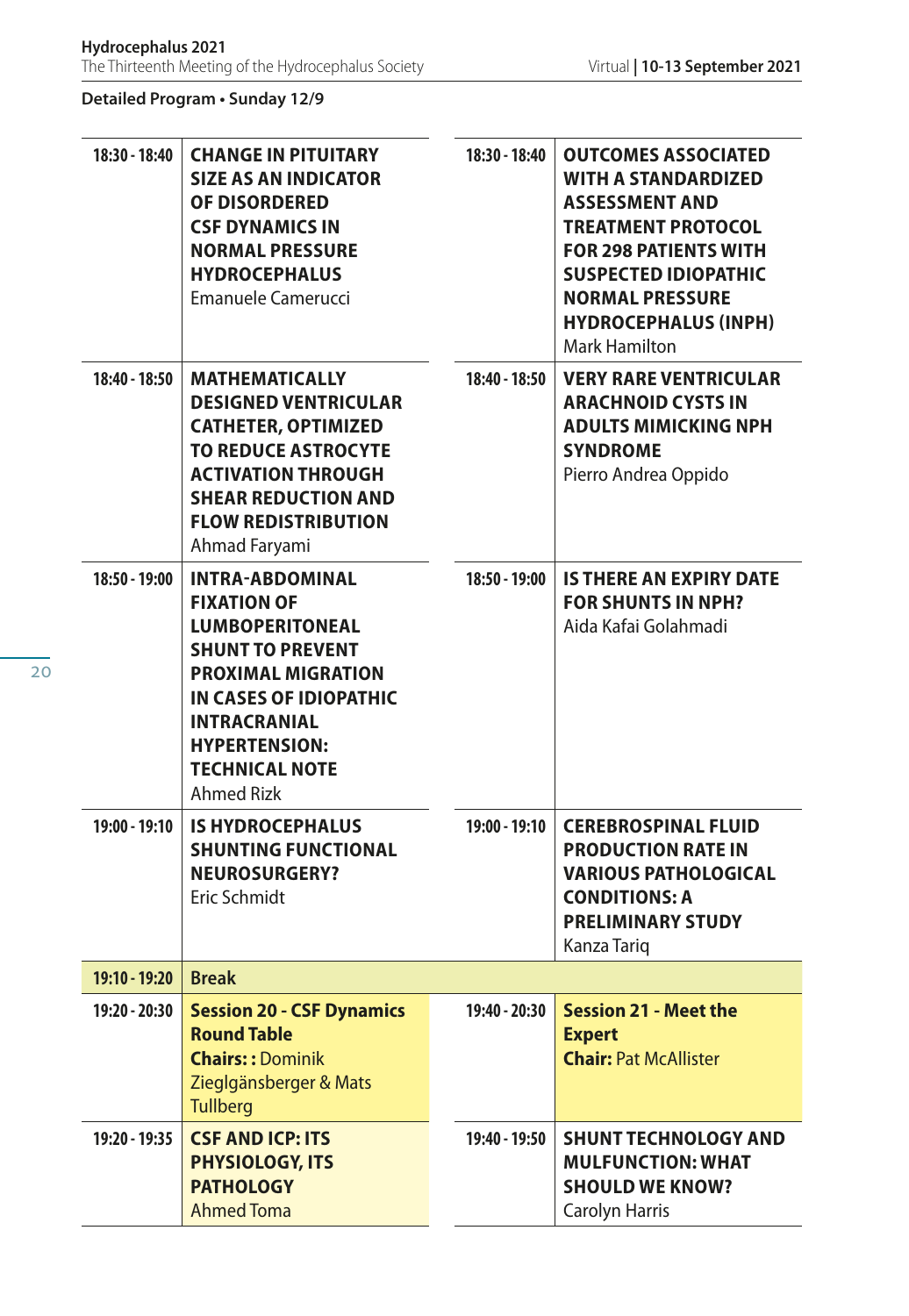| 19:35 - 19:50   | <b>BRAIN PHYSICS IN</b><br><b>DIAGNOSTICS OF</b><br><b>HYDROCEPHALUS</b><br>Marek Czosnyka                   | $19:50 - 20:00$ | <b>MEET THE EXPERT HARRIS</b> |
|-----------------|--------------------------------------------------------------------------------------------------------------|-----------------|-------------------------------|
| 19:50 - 20:05   | <b>ICP DYNAMICS IN</b><br><b>IDIOPATHIC INTRACRANIAL</b><br><b>HYPERTENSION</b><br>Zofia Czosnyka            | $20:00 - 20:10$ | <b>MEET THE EXPERT HARRIS</b> |
| $20:05 - 20:30$ | <b>Round table discussion</b><br>and questions from the<br>audience: Controversies in<br><b>CSF Dynamics</b> | $20:10 - 20:20$ | <b>MEET THE EXPERT HARRIS</b> |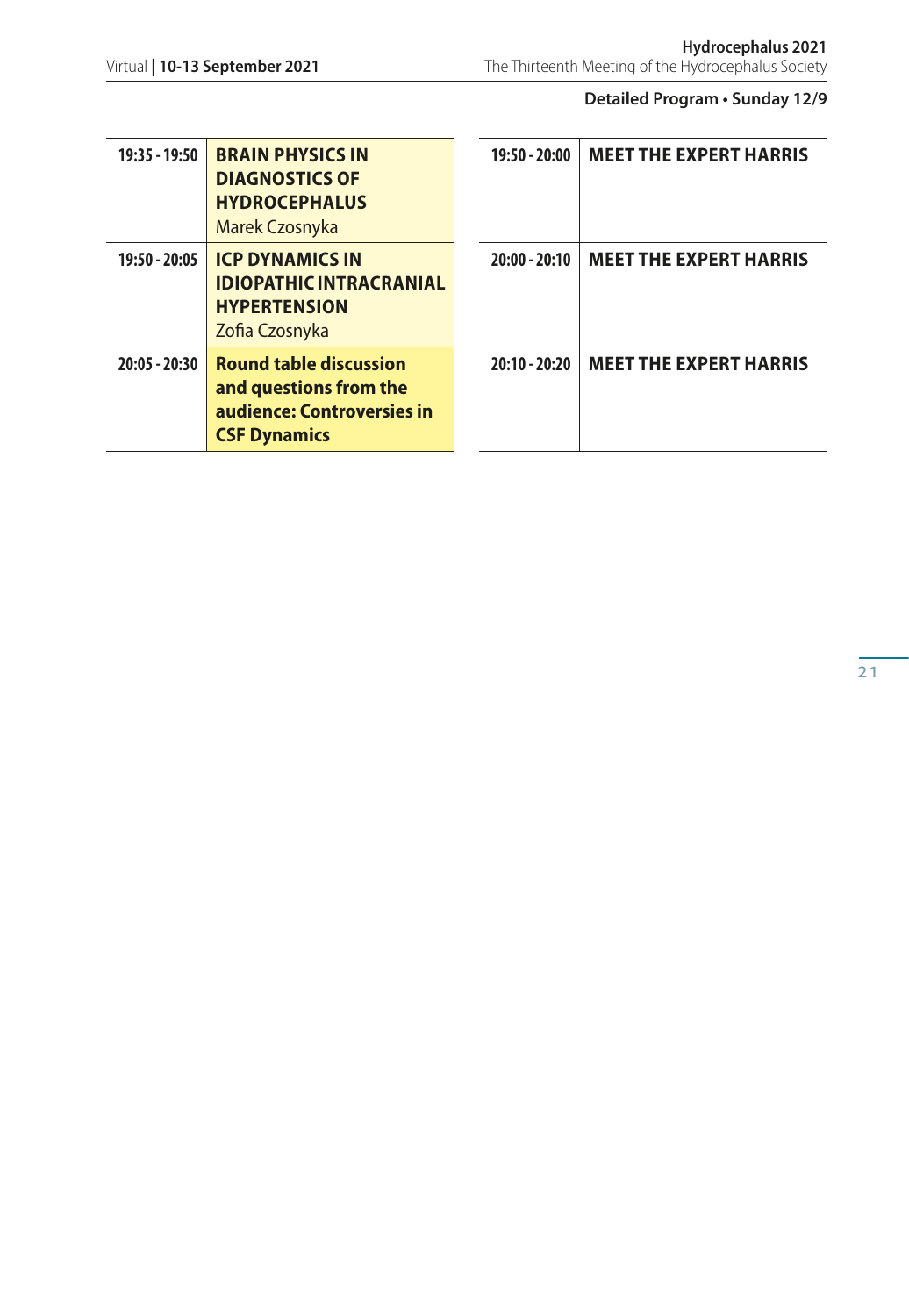# Monday, 13 September 2021 **CEST 06:00 - 12:50**

|                 | <b>Main Hall</b>                                                                                                                                                                                |                 | <b>Parallel Hall</b>                                                                                                                            |
|-----------------|-------------------------------------------------------------------------------------------------------------------------------------------------------------------------------------------------|-----------------|-------------------------------------------------------------------------------------------------------------------------------------------------|
| 06:00 07:00     | <b>Session 22 - Meet the</b><br><b>Experts - Technical</b><br><b>Advances in Treatment</b><br>and Diagnostics Invited<br><b>Lectures</b><br><b>Chairs:</b> Shigeki Yamada,<br>Daniele Rigamonti |                 |                                                                                                                                                 |
| $06:00 - 06:20$ | <b>IS CSF CIRCULATING? AN</b><br><b>MRI EXPERIENCE</b><br>Shinya Yamada                                                                                                                         |                 |                                                                                                                                                 |
| $06:20 - 07:00$ | <b>LP SHUNTS: WHY AND</b><br><b>HOW</b><br>Madoka Nakajima                                                                                                                                      |                 |                                                                                                                                                 |
| $07:00 - 07:10$ | <b>Break</b>                                                                                                                                                                                    |                 |                                                                                                                                                 |
| $07:10 - 07:25$ | <b>Session 23 - Keynote</b><br><b>Lecture</b><br><b>Chairs: Mats Tullberg, Eric</b><br>Schmidt                                                                                                  |                 |                                                                                                                                                 |
| $07:10 - 07:25$ | <b>CHRONIC OVERDRAINAGE</b><br><b>IN SHUNTED PEDIATRIC</b><br><b>HYDROCEPHALUS: HUMAN</b><br><b>AND EXPERIMENTAL</b><br><b>OBSERVATIONS.</b><br><b>Bermans Iskandar</b>                         |                 |                                                                                                                                                 |
| $07:25 - 08:20$ | <b>Session 24 - Hydrocephalus</b><br><b>Society &amp; Movement</b><br><b>Disorders Society Joint</b><br><b>Session</b><br><b>Chairs: Mats Tullberg, Eric</b><br><b>Schmidt</b>                  | $07:30 - 08:30$ | <b>Session 25 - Adult</b><br><b>Hydrocephalus Oral</b><br><b>Presentations</b><br><b>Chairs: Francesco Signorelli,</b><br><b>Marek Czosnyka</b> |
| $07:25 - 07:35$ | <b>DOPAMINERGIC FUNCTION</b><br>IN NPH. INTRODUCTION<br><b>TO THE LANDSCAPE OF</b><br><b>INPH AND MOVEMENT</b><br><b>DISORDERS</b><br>Eric Schmidt                                              | $07:30 - 07:40$ | <b>FREQUENCY OF</b><br><b>ABDOMINAL PAIN</b><br><b>RELATIVE TO VARIOUS</b><br><b>TYPES OF SHUNT TUBING</b><br>Kanza Tarig                       |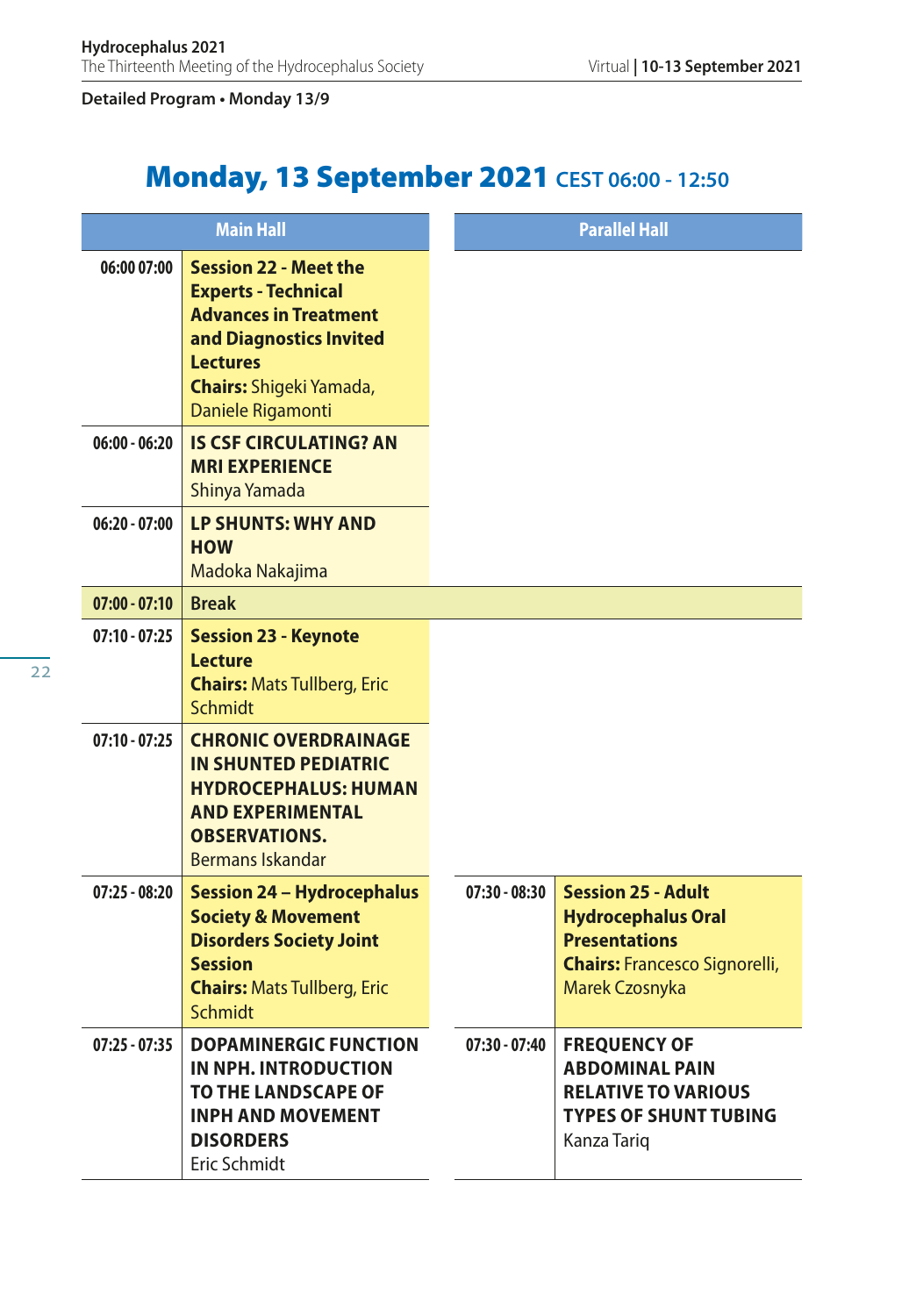| $07:35 - 07:50$ | <b>MOVEMENT DISORDERS</b><br>Alfonso Fasano                                                                                                | $07:40 - 07:50$ | <b>COMPARISON OF</b><br><b>FAMILIAL IDIOPATHIC</b><br><b>NORMAL PRESSURE</b><br><b>HYDROCEPHALUS</b><br><b>PATIENTS AND THEIR</b><br><b>FAMILY MEMBERS</b><br>Joel Rasanen                                                                                     |
|-----------------|--------------------------------------------------------------------------------------------------------------------------------------------|-----------------|----------------------------------------------------------------------------------------------------------------------------------------------------------------------------------------------------------------------------------------------------------------|
| $07:50 - 08:10$ | <b>CONVERGENT APPROACHES</b><br><b>BETWEEN MOVEMENT</b><br><b>DISORDER SOCIETY AND</b><br><b>HYDROCEPHALUS SOCIETY</b><br>Panel discussion | $07:50 - 08:00$ | <b>SUBDURAL COLLECTIONS</b><br><b>AFTER VENTRICULAR-</b><br><b>PERITONEAL SHUNT</b><br><b>IMPLANTATION:</b><br><b>COMPARISON BETWEEN</b><br><b>TYPE OF VALVE</b><br>Hugo Pereira                                                                               |
|                 |                                                                                                                                            | $08:00 - 08:10$ | <b>LUMBAR AND</b><br><b>VENTRICULAR CSF</b><br><b>CONCENTRATIONS OF</b><br><b>EXTRACELLULAR MATRIX</b><br><b>PROTEINS BEFORE</b><br><b>AND AFTER SHUNT</b><br><b>SURGERY IN IDIOPATHIC</b><br><b>NORMAL PRESSURE</b><br><b>HYDROCEPHALUS</b><br>Karolina Minta |
| $08:10 - 08:20$ | <b>CONCLUSION AND TAKE</b><br><b>HOME MESSAGE</b><br>Mats Tullberg                                                                         | $08:10 - 08:20$ | <b>COLLABORATION WITH</b><br>LOCAL PHYSICIANS IS<br><b>ESSENTIAL TO RECRUITING</b><br><b>UNDIAGNOSED</b><br><b>IDIOPATHIC</b><br><b>NORMAL PRESSURE</b><br><b>HYDROCEPHALUS</b><br>Hisayuki Murai                                                              |
|                 |                                                                                                                                            | $08:20 - 08:30$ | <b>EVD-DEPENDENT</b><br><b>HYDROCEPHALUS? AN</b><br><b>UNCONVENTIONAL</b><br><b>BARGAIN WITH ICP</b><br>Surabhi Krishnamurthy                                                                                                                                  |
| $08:30 - 08:40$ | <b>Break</b>                                                                                                                               |                 |                                                                                                                                                                                                                                                                |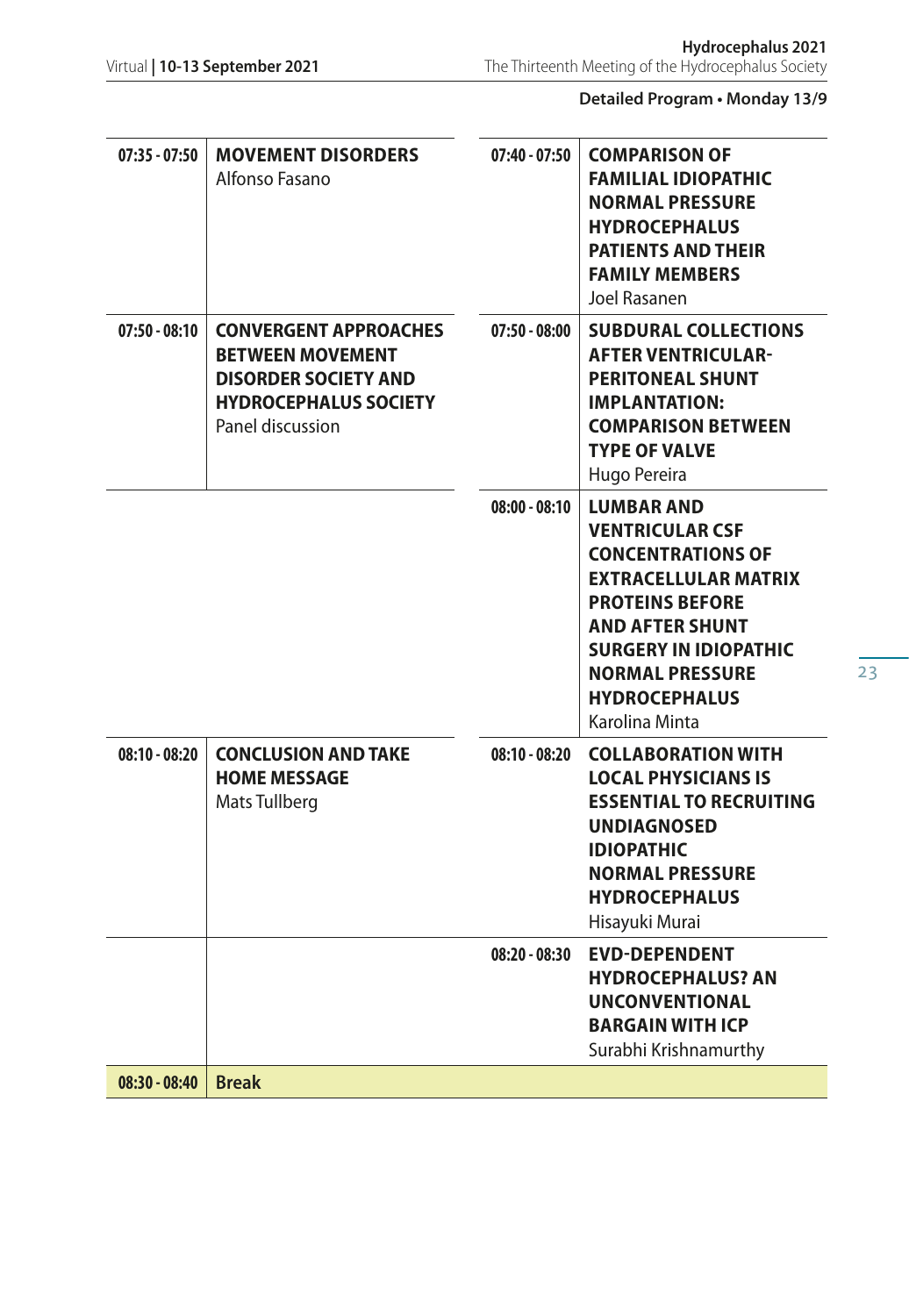| $08:40 - 09:40$ | <b>E-poster Session</b>                                                                                                                                                                        |  |
|-----------------|------------------------------------------------------------------------------------------------------------------------------------------------------------------------------------------------|--|
|                 | <b>ASSESSMENT OF THERMAL</b><br><b>TRANSCUTANEOUS</b><br><b>FLOW PERFORMANCE</b><br><b>CHARACTERISTICS</b><br>IN PATIENTS WITH<br><b>NORMAL PRESSURE</b><br><b>HYDROCEPHALUS</b><br>Naomi Abel |  |
|                 | <b>CEREBROSPINAL</b><br><b>FLUID BIOMARKERS</b><br>IN IDIOPATHIC<br><b>VS SECONDARY</b><br><b>NORMAL PRESSURE</b><br><b>HYDROCEPHALUS</b><br>Andreas Eleftheriou                               |  |
|                 | <b>VASCULAR STIFFNESS</b><br><b>IN NORMAL PRESSURE</b><br><b>HYDROCEPHALUS</b><br>Joon Shim                                                                                                    |  |
|                 | THE VARIATION OF OPTIC<br><b>NERVE SHEATH DIAMETER</b><br>(ONSD) MEASURED BY<br><b>ULTRASOUND BEFORE AND</b><br><b>AFTER THE SURGERY FOR</b><br><b>HYDROCEPHALUS</b><br>Mindaugas Urbonas      |  |
|                 | <b>OVERDRAINAGE IN</b><br><b>AN ISOLATED FOURTH</b><br><b>VENTRICLE</b><br>Borja Sanz                                                                                                          |  |
|                 | <b>ADULT EXTERNAL</b><br><b>HYDROCEPHALUS</b><br><b>PRESENTING AS</b><br><b>SUBDURAL HAEMATOMA</b><br><b>FOLLOWING SINUS</b><br><b>VENOUS THROMBOSIS</b><br>Lucia Darie                        |  |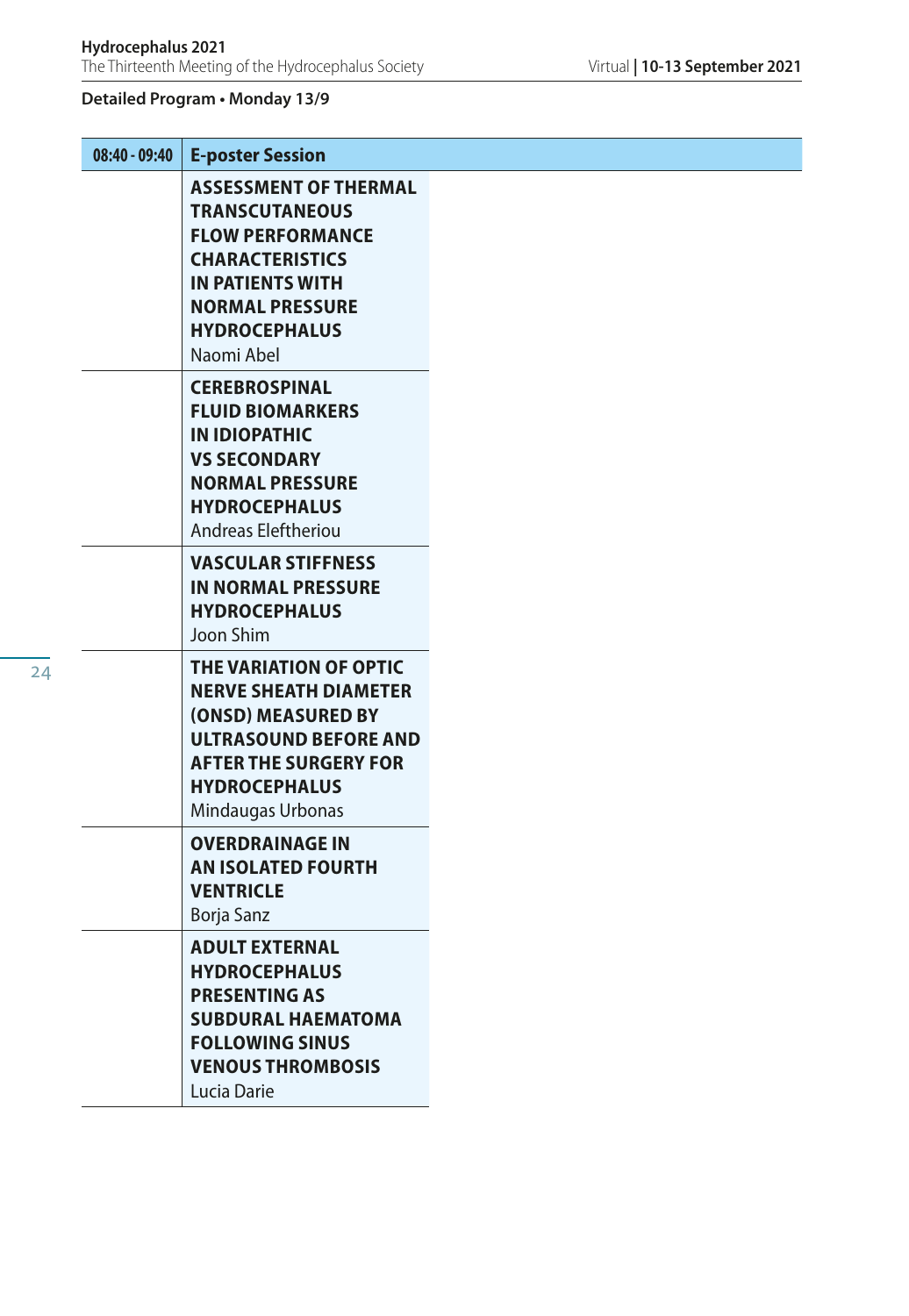T

|               | <b>INTRACRANIAL PRESSURE</b><br><b>IS AFFECTED BY SEDATION</b><br>IN THE FIRST 24 HOURS OF<br><b>MONITORING</b><br>Melissa De Fouveia                                                                                   |
|---------------|-------------------------------------------------------------------------------------------------------------------------------------------------------------------------------------------------------------------------|
|               | <b>HEMO AND</b><br><b>CEREBROSPINAL</b><br><b>FLUID DYNAMICS IN</b><br><b>PREMATURE NEWBORN</b><br><b>WITH INTRAVENTRICULAR</b><br><b>HEMORRHAGE</b><br><b>Baptiste De Waele</b>                                        |
|               | <b>REFERRED SHOULDER</b><br><b>TIP PAIN FROM</b><br><b>LUMBO-PERITONEAL</b><br><b>SHUNT'S DISTAL</b><br><b>CATHETER; UNCOMMON</b><br><b>NEUROSURGICAL</b><br><b>COMPLICATION</b><br>Oyeleye Egunjobi                    |
|               | <b>A REVIEW OF THE</b><br><b>CHANGING USE OF</b><br><b>COGNITIVE ASSESSMENT</b><br><b>AS PART OF THE</b><br><b>NORMAL PRESSURE</b><br><b>HYDROCEPHALUS (NPH)</b><br><b>DIAGNOSTIC PATHWAY</b><br><b>Cathryn Harries</b> |
|               | <b>SAFETY OF TLP-MODIFIED</b><br><b>SHUNT CATHETERS</b><br><b>USED TO TREAT</b><br><b>HYDROCEPHALUS</b><br>Simran Hehar                                                                                                 |
| 09:40 - 10:40 | <b>Session 26 - Congenital &amp;</b><br><b>Pediatric Hydrocephalus</b><br><b>Invited Lecture &amp; Oral</b><br><b>Presentations</b><br><b>Chairs:</b> Giorgio Palandri, Mats<br><b>Tullberg</b>                         |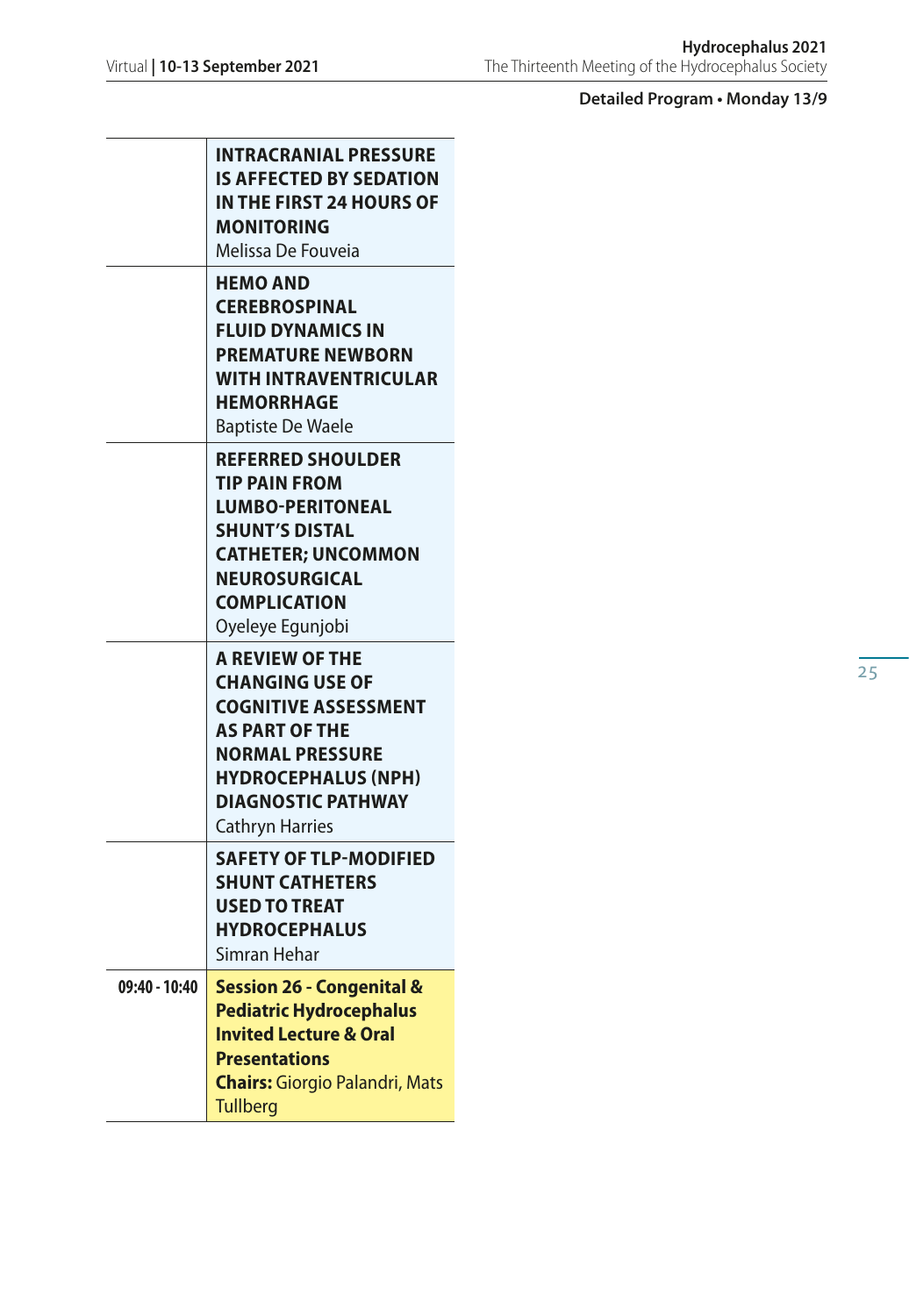| $09:40 - 10:00$ | <b>PEDIATRIC</b><br><b>HYDROCEPHALUS IN</b><br><b>TANZANIA: BUILDING A</b><br><b>HOUSE OF HOPE</b><br><b>Theresa Harbauer</b>                                                                                            |
|-----------------|--------------------------------------------------------------------------------------------------------------------------------------------------------------------------------------------------------------------------|
| $10:00 - 10:10$ | <b>VERY LONG-TERM</b><br><b>OUTCOMES IN PATIENTS</b><br><b>WITH SHUNTED PEDIATRIC</b><br><b>HYDROCEPHALUS:</b><br><b>MORTALITY AND</b><br><b>NEUROCOGNITIVE</b><br><b>OUTCOME</b><br><b>Matthias Gmeiner</b>             |
| $10:10 - 10:20$ | <b>PREDICTING SHUNT</b><br><b>SUCCESS AFTER PERINATAL</b><br>POST-HAEMORRHAGIC<br><b>HYDROCEPHALUS</b><br>Saeed Kayhanian                                                                                                |
| $10:20 - 10:30$ | <b>CHOROID PLEXUS TIGHT</b><br><b>JUNCTION DISRUPTION IN</b><br><b>AN EXPERIMENTAL MODEL</b><br><b>OF INTRAVENTRICULAR</b><br><b>HEMORRHAGE AND</b><br><b>POST-HEMORRHAGIC</b><br><b>HYDROCEPHALUS</b><br>Ayodamola Otun |
| $10:30 - 10:50$ | <b>Break</b>                                                                                                                                                                                                             |
| $10:50 - 12:00$ | <b>Session 27: Adult</b><br><b>Hydrocephalus &amp;</b><br><b>Neuroradiology</b><br><b>Invited Lecture &amp; Oral</b><br><b>Presentations</b><br><b>Chairs: Theresa Harbauer,</b><br><b>Karin Kockum</b>                  |
| $10:50 - 11:10$ | <b>SHUNT INFECTION: HOW</b><br><b>I PREVENT IT, HOW I</b><br><b>MANAGE IT</b><br><b>Richard Edwards</b>                                                                                                                  |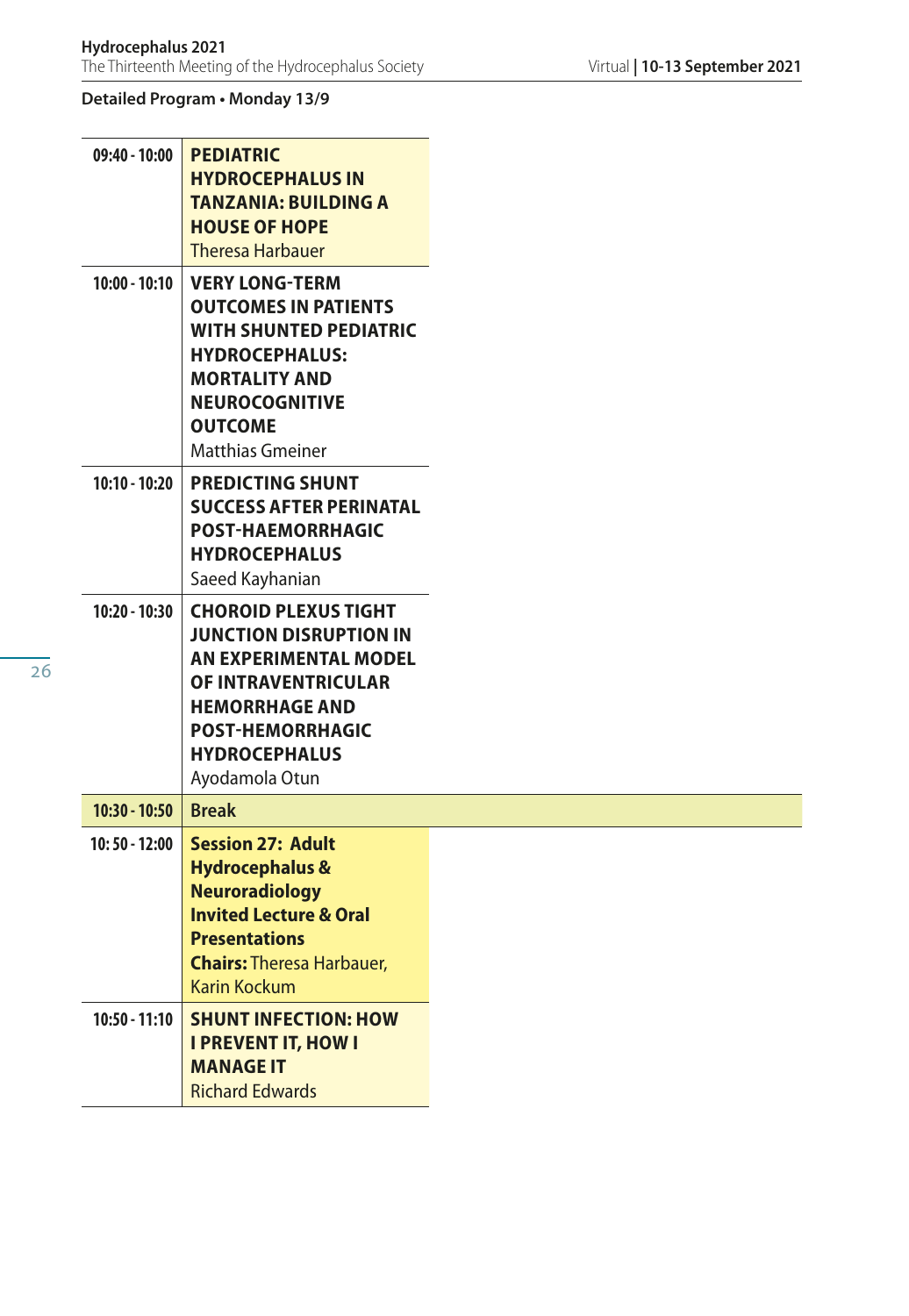| 11:10 - 11:20   | <b>PREDICTION OF OUTCOME</b><br>IN INPH THROUGH<br><b>CLINICAL SIGNS AND</b><br><b>SYMPTOMS (POINT-C): A</b><br><b>PROSPECTIVE STUDY OF</b><br><b>143 PATIENTS</b><br>Kerstin Andren                                                                                 |
|-----------------|----------------------------------------------------------------------------------------------------------------------------------------------------------------------------------------------------------------------------------------------------------------------|
| 11:20 - 11:30   | <b>QUALITY OF LIFE AND</b><br><b>DEPRESSIVE SYMPTOMS</b><br><b>IN IDIOPATHIC</b><br><b>NORMAL PRESSURE</b><br><b>HYDROCEPHALUS:</b><br><b>REPORTS FROM A</b><br><b>POPULATION-BASED</b><br><b>STUDY</b><br>Katarina Laurell                                          |
| 11:30 - 11:40   | <b>LONGSTANDING OVERT</b><br><b>VENTRICULOMEGALY</b><br>IN ADULTS (LOVA) WITH<br><b>PATENT AQUEDUCT:</b><br><b>ETIOPATHOGENESIS AND</b><br><b>SURGICAL OUTCOME OF</b><br><b>DIFFERENT TREATMENT</b><br><b>OPTIONS.</b><br>Alessandro Carretta                        |
| 11:40 - 11:50   | <b>SEVERE CHRONIC</b><br><b>HYDROCEPHALUS:</b><br><b>AN OVERLOOKED</b><br>PATHOLOGY?<br>Hugo Pereira                                                                                                                                                                 |
| $11:50 - 12:00$ | <b>IMAGING FEATURES</b><br><b>ASSOCIATED</b><br><b>WITH IDIOPATHIC</b><br><b>NORMAL PRESSURE</b><br><b>HYDROCEPHALUS HAVE</b><br><b>HIGH SPECIFICITY EVEN</b><br>WHEN COMPARING WITH<br><b>VASCULAR DEMENTIA AND</b><br><b>ATYPICAL PARKINSONISM</b><br>David Falmar |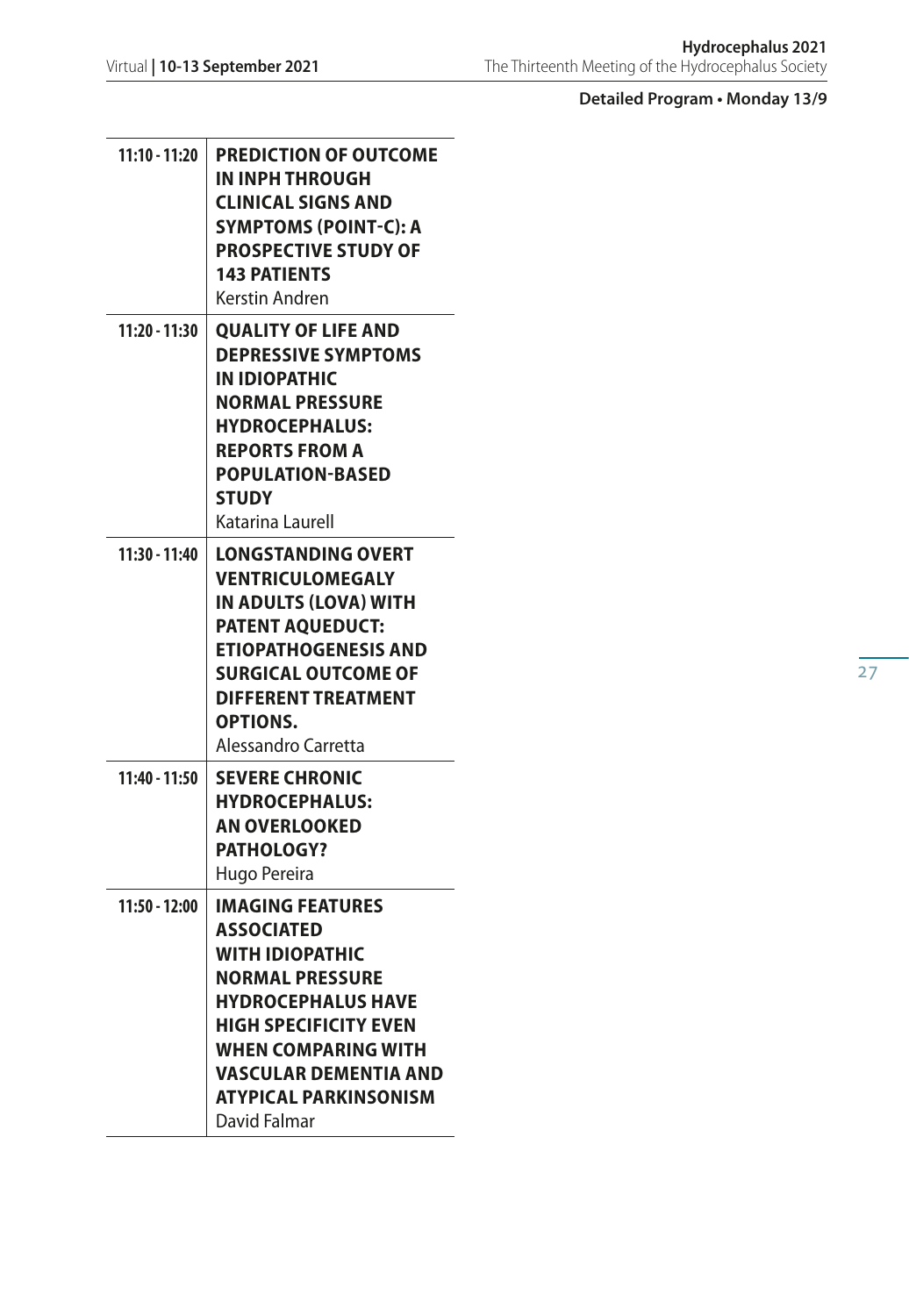| $12:00 - 12:10$ | <b>CHANGES IN APPARENT</b><br><b>DIFFUSION COEFFICIENT</b><br>(ADC) DURING CARDIAC<br><b>CYCLE OF THE BRAIN IN</b><br><b>INPH BEFORE AND AFTER</b><br><b>CSF DRAINAGE</b><br>Mitsuhito Mase |
|-----------------|---------------------------------------------------------------------------------------------------------------------------------------------------------------------------------------------|
| $12:10 - 12:50$ | <b>Session 28: Marmarou</b><br><b>Lecture - Closing of</b><br>the Meeting - Young<br><b>Investigators Awards</b><br><b>Announcement</b><br><b>Chair:</b> Uwe Kehler                         |
| $12:10 - 12:40$ | <b>MARMAROU LECTURE:</b><br><b>SOME CSF RELATED</b><br><b>EXPERIMENTS OF NATURE -</b><br><b>OLD AND NEW</b><br>John Pickard                                                                 |
| $12:40 - 12:50$ | <b>Closing of the Meeting -</b><br><b>Young Investigators Awards</b><br><b>Winners Announcement</b>                                                                                         |